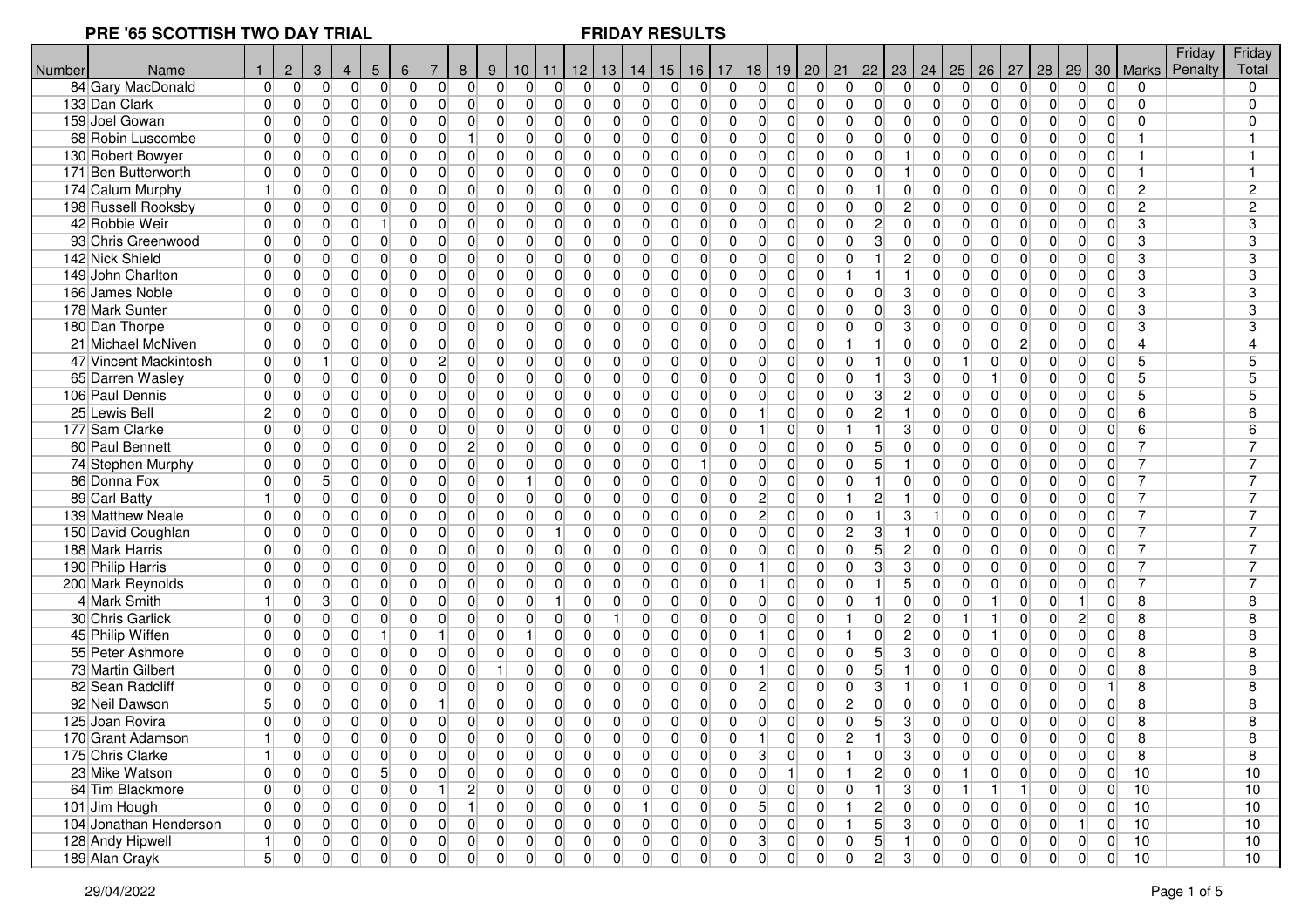| 22 Eric McMeekin       | 0<br>0<br>0<br>0                                                     | 0<br>0                                                               | 0<br>0<br>0<br>0                                                     | 0<br>0<br>0<br>0                                                     | $\overline{c}$<br>0<br>0<br>0<br>0                                                       | 5<br>0<br>0                                                                    | 0<br>0<br>11<br>0<br>-1                                                                | 11 |
|------------------------|----------------------------------------------------------------------|----------------------------------------------------------------------|----------------------------------------------------------------------|----------------------------------------------------------------------|------------------------------------------------------------------------------------------|--------------------------------------------------------------------------------|----------------------------------------------------------------------------------------|----|
| 52 Christopher Myers   | $\overline{0}$<br>$\overline{0}$<br>0<br>$\overline{0}$              | 0 <br>$\overline{0}$<br>$\overline{0}$<br>$\overline{0}$             | $\overline{0}$<br>$\overline{0}$<br>$\overline{0}$<br>$\overline{0}$ | $\overline{0}$<br>$\overline{0}$<br>$\overline{0}$<br>$\overline{0}$ | 5 <sup>1</sup><br>$\overline{0}$<br>$\overline{0}$<br>$\overline{0}$<br>$\overline{0}$   | $\mathbf{3}$<br>$\overline{2}$<br>$\overline{0}$<br>$\overline{0}$             | $\overline{0}$<br>11<br>$\Omega$<br>$\overline{0}$<br>$\overline{0}$<br>$\mathbf{1}$   | 11 |
| 66 Yrjo Vesterinen     | $\overline{0}$<br>0<br>0<br>$\overline{0}$                           | $\overline{0}$<br>$\overline{0}$<br>$\overline{0}$<br>$\overline{0}$ | $\overline{0}$<br>$\overline{0}$<br>0<br>$\overline{0}$              | $\overline{0}$<br>$\overline{0}$<br>$\overline{0}$<br>5 <sup>1</sup> | $\overline{0}$<br>$\overline{0}$<br>$\overline{0}$<br>$\overline{0}$<br> 0               | 5 <sup>1</sup><br>$\overline{0}$<br>$\overline{0}$<br>$\overline{0}$           | 11<br>$\vert 0 \vert$<br>$\overline{0}$<br>$\overline{0}$<br>$\Omega$                  | 11 |
| 80 Darren Palmer       | 0<br>$\mathbf{2}$<br>$\overline{0}$<br>0                             | $\overline{0}$<br>$\overline{0}$<br>0<br>$\mathbf 0$                 | 0<br>0<br>0<br>$\overline{0}$                                        | 0 <br>$\overline{0}$<br>$\overline{0}$<br>$\overline{0}$             | $\overline{0}$<br>$\mathbf 0$<br>$\overline{0}$<br> 0                                    | 3<br>3<br>$\Omega$<br>$\Omega$                                                 | 11<br>0<br>$\overline{0}$<br>$\vert$ 1<br>$\Omega$                                     | 11 |
| 99 James Harland       | $\overline{0}$<br>$\overline{0}$<br>$\overline{0}$<br>$\overline{0}$ | $\overline{0}$<br>0<br>$\overline{0}$<br>$\overline{0}$              | $\overline{0}$<br>0<br>$\overline{0}$                                | $\overline{0}$<br>$\overline{0}$<br>$\overline{0}$<br>$\overline{0}$ | $\mathbf{3}$<br>$\overline{0}$<br>$\overline{0}$<br>$\overline{0}$<br>$\overline{0}$     | 5 <sup>1</sup><br>$\overline{c}$<br>$\Omega$<br>$\Omega$                       | 0<br>0<br>$\overline{0}$<br>0<br>11<br>0                                               | 11 |
| 67 Gary Baker          | $\overline{0}$<br>0<br>$\overline{0}$<br>0                           | $\overline{0}$<br>0<br>$\overline{0}$                                | $\Omega$<br>0<br>0<br>$\overline{0}$                                 | $\overline{0}$<br>0<br>$\overline{0}$<br>$\mathbf{2}$                | $\Omega$<br>$\overline{0}$<br>$\overline{0}$<br>$\overline{0}$<br>$\mathbf{1}$           | 3<br>3<br>$\overline{0}$<br>$\Omega$                                           | 12<br>$\mathbf{1}$<br>$\overline{0}$<br>$\overline{0}$<br>$\Omega$                     | 12 |
| 70 Richard Plant       | $\overline{0}$<br>$\overline{0}$<br>0<br>$\overline{0}$              | 1 <sup>1</sup><br>0<br>$\mathbf{2}$<br>$\mathbf 0$                   | 0<br>0<br>$\overline{0}$<br>0                                        | $\overline{0}$<br>0<br>$\mathbf 0$                                   | $\overline{0}$<br>$\overline{0}$<br>$\overline{0}$                                       | $2\vert$<br>3<br>$\overline{0}$<br>$\Omega$<br>U                               | 12<br>$\mathbf{1}$<br>$\overline{0}$<br>$\overline{0}$<br>$\overline{0}$               | 12 |
| 78 Steven Palmer       | $\overline{0}$<br>1<br>0<br>$\overline{0}$                           | $\overline{0}$<br>$\overline{0}$<br>$\mathbf 0$<br>$\vert$           | $\overline{0}$<br>$\overline{0}$<br>$\overline{0}$<br>$\overline{0}$ | $\overline{0}$<br>0<br>$\mathbf 0$<br>$\overline{0}$                 | $\overline{0}$<br>$\overline{0}$<br>$\overline{0}$<br>$\overline{0}$<br>$\overline{0}$   | $\overline{3}$<br>$\overline{3}$<br>$\overline{0}$<br>U                        | 12<br>$\mathbf{2}$<br>$\mathbf{1}$<br>$\overline{0}$<br>$\overline{0}$                 | 12 |
| 98 Duncan Mitchell     | 0<br>$\overline{0}$<br>$\overline{0}$<br>$\overline{0}$              | $\overline{0}$<br> 0 <br>$\overline{0}$<br>$\overline{0}$            | $\overline{0}$<br>$\mathbf 0$<br>0<br>0                              | $\overline{0}$<br>$\mathbf 0$<br>$\overline{0}$<br>$\overline{0}$    | $\overline{0}$<br>$2\vert$<br>$\overline{0}$<br>5 <sup>1</sup><br>$\overline{0}$         | 3 <sup>1</sup><br>$\overline{c}$<br>$\overline{0}$<br>$\Omega$                 | $\mathbf 0$<br>$\overline{0}$<br>$\overline{0}$<br>12<br>$\Omega$<br>$\Omega$          | 12 |
| 110 Grant Smith        | $\mathbf{1}$<br>0<br>$\overline{0}$<br>0                             | $\overline{0}$<br>0<br>$\vert$<br>$\overline{0}$                     | $\overline{0}$<br>0<br>0<br>0                                        | $\overline{0}$<br>$\overline{0}$<br>$\overline{0}$<br>$\overline{0}$ | $\overline{0}$<br>3<br>$\overline{0}$<br>$\overline{0}$<br>$\overline{0}$                | 5 <sup>1</sup><br>$\overline{c}$<br>$\overline{0}$<br>$\overline{0}$           | 12<br>0<br>0<br>$\overline{0}$<br>$\overline{0}$<br>$\overline{0}$                     | 12 |
| 173 Jack Butterworth   | $\overline{0}$<br>$\overline{0}$<br>0<br>$\overline{0}$              | 0 <br>0<br>$\overline{0}$<br>$\overline{0}$                          | $\overline{0}$<br>0<br>$\overline{0}$<br>0                           | $\overline{0}$<br>$\overline{0}$<br>$\overline{0}$<br>$\overline{0}$ | $\overline{0}$<br>0<br>$\overline{0}$<br>$\overline{0}$<br>$\overline{0}$                | 5 <sup>1</sup><br>2<br>$\overline{0}$<br>$\overline{0}$                        | 12<br>$\Omega$<br>5<br>$\overline{0}$<br>$\overline{0}$<br>$\Omega$                    | 12 |
| 183 Allan Adamson      | 0<br>0<br>$\overline{0}$                                             | 0 <br>$\overline{0}$<br>$\overline{0}$                               | $\overline{0}$<br>$\overline{0}$<br>0<br>0                           | $\overline{0}$<br>0<br>$\overline{0}$<br>$\overline{0}$              | $\overline{0}$<br>3<br>$\overline{0}$<br>$\overline{0}$<br>$\overline{0}$                | 3<br>3<br>$\overline{0}$<br>$\Omega$                                           | 12<br>$\Omega$<br>0<br>$\overline{0}$<br>$\mathbf{1}$<br>$\Omega$                      | 12 |
| 38 Mark Coughlan       | 0<br>$\overline{0}$<br>1<br>1                                        | 0<br>11<br>$\overline{0}$<br>$\mathbf{1}$                            | $\overline{0}$<br>0<br>0<br>$\overline{0}$                           | $\overline{0}$<br>5 <sup>1</sup><br>0<br>$\overline{0}$              | 0 <br>$\overline{0}$<br>$\overline{0}$<br>$\overline{0}$<br>$\overline{0}$               | $\overline{0}$<br>3<br>$\overline{0}$<br>0                                     | 13<br>$\Omega$<br>$\overline{0}$<br>$\overline{0}$<br>$\mathbf{1}$<br>$\overline{0}$   | 13 |
| 87 David Strank        | $\overline{0}$<br>0<br>$\overline{0}$<br>$\overline{0}$              | $\overline{0}$<br>$\overline{0}$<br>$\vert$<br>1                     | $\overline{0}$<br>$\overline{0}$<br>0<br>$\overline{0}$              | $\overline{0}$<br>$\overline{0}$<br>$\mathbf 0$<br>$\mathbf{1}$      | $\overline{0}$<br>$\overline{0}$<br>$\boldsymbol{0}$<br>$\overline{0}$<br>1 <sup>1</sup> | 3<br>5 <sup>1</sup><br>$\overline{0}$<br>$\overline{0}$                        | $\overline{0}$<br>1 <sup>1</sup><br>13<br>$\Omega$<br>$\overline{0}$<br>$\overline{0}$ | 13 |
| 165 Ian Myers          | $\Omega$<br>$\overline{0}$<br>$\overline{0}$<br>$\overline{0}$       | 1<br>$\overline{0}$<br>$\overline{0}$<br> 0                          | $\overline{0}$<br>$\overline{0}$<br>$\overline{0}$<br>$\overline{0}$ | $\overline{0}$<br>$\overline{0}$<br>$\overline{0}$<br>$\overline{0}$ | $\overline{0}$<br>3 <sup>1</sup><br>$\overline{0}$<br>$\overline{0}$<br> 0               | 2 <sup>1</sup><br>3<br>$\overline{0}$<br>$\Omega$                              | 3<br>$\mathbf{1}$<br>$\overline{0}$<br>13<br>$\overline{0}$<br>$\Omega$                | 13 |
| 10 Eugene Salles       | $\overline{0}$<br>$\overline{0}$<br>$\overline{0}$<br>-1             | $\overline{0}$<br>$\overline{0}$<br>11                               | $\overline{0}$<br>0<br>$\mathbf{1}$<br>$\overline{0}$                | $\overline{0}$<br>5 <sup>1</sup><br>$\overline{0}$<br>$\overline{0}$ | $\overline{0}$<br>0<br>$\overline{0}$<br>1<br>$\mathbf{1}$                               | $\overline{c}$<br>$\overline{0}$<br>$\overline{0}$<br>$\overline{0}$           | $\Omega$<br>0<br>$\overline{0}$<br>11<br>14<br>$\overline{0}$                          | 14 |
| 19 George Emmott       | $\Omega$<br>$\overline{0}$<br>$\overline{0}$<br>$\overline{0}$       | 3 <sup>1</sup><br> 0 <br>0                                           | $\overline{0}$<br>0<br>0<br>$\overline{0}$                           | $\overline{0}$<br>0<br>$\mathbf 0$<br>$\Omega$                       | $\overline{0}$<br>$\Omega$<br>$\overline{0}$<br>1 <sup>1</sup>                           | 5 <sup>1</sup><br>$\mathbf{1}$<br>$\Omega$<br>$\mathbf{1}$                     | $\Omega$<br>$\mathbf{1}$<br>$\overline{0}$<br>0<br>$\Omega$<br>14                      | 14 |
| 33 Rob Bratley         | 0<br>$\overline{0}$<br>$\Omega$<br>$\overline{0}$                    | 1<br>0<br>$\overline{0}$<br>$\overline{0}$                           | $\overline{0}$<br>0<br>0<br>$\overline{0}$                           | $\overline{0}$<br>0<br>$\overline{0}$<br>$\Omega$                    | $\overline{0}$<br>$\Omega$<br> 0 <br>$\overline{0}$<br>$\overline{0}$                    | 3 <sup>1</sup><br>3<br>$\Omega$                                                | 14<br>$\overline{0}$<br>$\overline{0}$<br>O<br>$\mathbf 1$                             | 14 |
| 194 Richard Allen      | 5<br>0<br>$\Omega$<br>0                                              | 0 <br>0<br>$\overline{0}$<br>0                                       | $\overline{0}$<br>0<br>0<br>$\overline{0}$                           | $\overline{0}$<br>0<br>$\overline{0}$<br>$\overline{0}$              | 3 <sup>1</sup><br>$\overline{0}$<br>$\overline{0}$<br>$\overline{0}$<br>$\overline{0}$   | $\overline{0}$<br>5<br>$\Omega$<br>$\overline{0}$                              | 0<br>0<br>$\overline{0}$<br>14<br>0                                                    | 14 |
| 34 Michael Flanagan    | $\overline{0}$<br>0<br>0<br>11                                       | 0 <br>$\overline{0}$<br>$\overline{0}$                               | $\overline{0}$<br>$\overline{0}$<br>$\overline{0}$<br>0              | $\overline{0}$<br>0<br>$\mathbf 0$<br>$\overline{0}$                 | $\overline{2}$<br>$\overline{0}$<br>$\overline{0}$<br>$\overline{0}$                     | 3<br>$\mathbf 0$<br>$\overline{0}$<br>$\overline{0}$                           | 5<br>15<br>$\mathbf{1}$<br>$\overline{0}$<br>11<br>$\overline{0}$                      | 15 |
| 50 David Sherlock      | $\overline{0}$<br>$\overline{0}$<br>$\overline{0}$<br>$\overline{0}$ | $\overline{0}$<br>$\overline{0}$<br>$\overline{0}$<br>$\overline{0}$ | $\overline{0}$<br>0<br>0<br>$\overline{0}$                           | $\overline{0}$<br>$\overline{0}$<br>$\Omega$<br>$\overline{0}$       | $\overline{3}$<br>$\overline{0}$<br>$\overline{0}$<br>$\mathbf 0$<br>$\overline{0}$      | $\overline{2}$<br>5 <sup>1</sup><br>$\mathbf 0$<br>$\Omega$                    | 1<br>15<br>0<br>$\overline{0}$<br>3                                                    | 15 |
| 61 Danny Littlehales   | $\Omega$<br>$\overline{0}$<br>$\overline{2}$<br>$\overline{0}$       | $\overline{0}$<br>0<br>$\overline{0}$<br>$\overline{0}$              | $\overline{0}$<br>0<br>0<br>$\overline{0}$                           | $\overline{0}$<br>$\overline{0}$<br>$\mathbf 0$                      | $\overline{0}$<br>0<br>$\overline{0}$<br>$\overline{0}$<br>$\overline{0}$                | 3 <sup>1</sup><br>3<br>$\overline{0}$<br>$\overline{0}$                        | 15<br>5<br>$\mathbf{1}$<br>$\overline{0}$<br>$\Omega$<br>0                             | 15 |
| 63 Dave Knaggs         | $\vert$<br>0<br>0                                                    | 0<br>0<br>0<br>$\mathbf{0}$                                          | $\overline{0}$<br>0<br>0<br>0                                        | $\overline{0}$<br>0<br>$\overline{0}$<br>$\overline{0}$              | 0 <br>3<br>$\overline{0}$<br>$\mathbf{2}$<br>$\boldsymbol{0}$                            | 3<br>3<br>$\overline{0}$<br>0                                                  | $\mathbf{2}$<br>15<br>0<br>$\overline{0}$<br>$\overline{0}$<br>$\Omega$                | 15 |
| 102 Richard Vockins    | 5<br>$\Omega$<br>$\overline{0}$<br>$\overline{0}$                    | $\overline{0}$<br>0<br>$\overline{0}$<br>$\overline{0}$              | $\overline{0}$<br>0<br>0<br>$\overline{0}$                           | $\overline{0}$<br>$\Omega$<br>$\overline{0}$<br>$\Omega$             | $\overline{0}$<br>$\Omega$<br>$\overline{0}$<br>$\overline{0}$<br>$\overline{0}$         | $\overline{2}$<br>$\overline{2}$<br>$\Omega$<br>O                              | 5 <sup>1</sup><br>15<br>U<br>0<br>$\overline{0}$                                       | 15 |
| 124 Bryn Matton        | 0<br>1<br>$\overline{0}$<br>$\overline{0}$                           | $\overline{0}$<br>0<br>$\overline{0}$<br>$\overline{0}$              | $\overline{0}$<br>0<br>0<br>0                                        | $\overline{0}$<br>0<br>$\mathbf 0$                                   | $\overline{0}$<br>$\overline{0}$<br>$\overline{0}$<br>$\overline{0}$<br>$\overline{0}$   | 5 <sup>1</sup><br>5<br>$\mathbf{1}$<br>$\overline{0}$                          | 15<br>$\Omega$<br>$\overline{c}$<br>$\overline{0}$<br>$\overline{0}$<br>$\Omega$       | 15 |
| 179 Kevin Chapman      | 0<br>$\mathbf{1}$<br> 0 <br>0                                        | $\overline{0}$<br> 0 <br>$\overline{0}$<br> 0                        | 0<br>$\overline{0}$<br>$\overline{0}$<br>$\overline{0}$              | $\overline{0}$<br>$\overline{0}$<br>$\mathbf 0$<br>$\overline{0}$    | 3 <sup>1</sup><br>$\overline{0}$<br>3<br>$\overline{0}$<br> 0                            | 5 <sup>1</sup><br>3<br>$\overline{0}$<br>$\overline{0}$                        | $\Omega$<br> 0 <br>$\overline{0}$<br>$\overline{0}$<br>$\Omega$<br>15                  | 15 |
| 191 Stuart Crayk       | $\overline{0}$<br>$\overline{0}$<br>$\overline{0}$<br>$\overline{0}$ | 1<br>$\overline{0}$<br>$\overline{0}$<br>$\overline{0}$              | 0 <br>$\overline{0}$<br>$\overline{0}$<br>$\overline{0}$             | $\overline{0}$<br>$\overline{0}$<br>$\overline{0}$<br>$\Omega$       | 3 <sup>1</sup><br>$\mathbf 0$<br>$\overline{0}$<br>$\mathbf{1}$<br>$\overline{0}$        | 5 <sup>1</sup><br>5<br>$\overline{0}$<br>$\overline{0}$                        | 15<br>$\overline{0}$<br>$\Omega$<br>0<br>$\overline{0}$<br>$\Omega$                    | 15 |
| 53 George Gorvett      | $\Omega$<br>$\overline{0}$<br>$\overline{1}$<br>$\overline{0}$       | $\overline{2}$<br>$\overline{0}$<br> 0 <br> 0                        | $\overline{0}$<br>0<br>0<br>$\overline{0}$                           | $\overline{0}$<br>$\overline{0}$<br>$\overline{0}$<br>$\Omega$       | $\overline{2}$<br>$\overline{0}$<br>$\overline{0}$<br>$\overline{0}$                     | 5 <sup>1</sup><br>3<br>$\Omega$<br>$\overline{0}$                              | $\mathbf{1}$<br>$\overline{0}$<br>$\overline{0}$<br>$\Omega$<br>16                     | 16 |
| 187 Dave Wood          | $\mathbf{1}$<br>0<br>$\overline{0}$<br>-1                            | 0 <br>0<br>$\overline{0}$                                            | $\overline{0}$<br>$\overline{0}$<br>0                                | $\overline{0}$<br>$\overline{0}$<br>$\overline{0}$                   | 3 <sup>1</sup><br>$\overline{0}$<br>$\mathbf{1}$<br>$\overline{0}$<br>1                  | 5<br>$\Omega$<br>$\Omega$                                                      | $\overline{0}$<br>$\overline{0}$<br>16<br>0<br>0<br>$\overline{0}$                     | 16 |
| 76 Andrew Black        | $\overline{0}$<br>$\Omega$<br>$\overline{0}$<br>$\overline{0}$       | $\mathbf{2}$<br> 0 <br>0<br>$\overline{0}$                           | $\overline{0}$<br>$\overline{0}$<br>$\overline{0}$                   | $\overline{0}$<br>0<br>$\overline{0}$<br>$\Omega$                    | $\overline{0}$<br>$\Omega$<br>$\overline{0}$<br>$\overline{0}$<br>$\overline{0}$         | 5 <sup>1</sup><br>$\Omega$<br>$\Omega$                                         | 5<br>3 <sup>2</sup><br>17<br>$\Omega$<br>$\overline{0}$<br>$\Omega$                    | 17 |
| 120 Robbie Allan       | $\mathbf{2}$<br>$\overline{0}$<br>0<br>$\overline{0}$                | $\overline{0}$<br>3<br> 0 <br>$\overline{0}$                         | $\overline{0}$<br>$\overline{0}$<br>$\overline{0}$<br>0              | $\overline{0}$<br>0<br>$\overline{0}$<br>3                           | 5 <sup>1</sup><br>$\Omega$<br>$\overline{0}$<br>$\overline{0}$<br>$\Omega$               | 3<br>$\overline{0}$<br>$\Omega$                                                | $\mathbf 0$<br>$\overline{0}$<br>17<br>$\Omega$<br>$\overline{0}$<br>$\Omega$          | 17 |
| 85 Mick Grant          | 0<br>$\mathbf 1$<br>$\overline{0}$<br>0                              | $\overline{0}$<br>3<br> 0 <br>$\overline{0}$                         | 0 <br>0<br>$\overline{0}$<br>$\overline{0}$                          | $\overline{0}$<br>0<br>$\overline{0}$                                | $\overline{0}$<br>$\overline{0}$<br>$\overline{0}$                                       | 5 <sup>1</sup><br>5<br>$\mathbf{1}$<br>$\overline{0}$                          | $\overline{0}$<br>18<br>$\Omega$<br>0<br>$\overline{0}$<br>$\Omega$                    | 18 |
| 155 Richard Hildrick   | $\overline{0}$<br>1<br>$\overline{0}$<br>$\overline{0}$              | $\overline{0}$<br>$\overline{0}$<br> 0 <br>$\vert$                   | $\overline{0}$<br>$\overline{0}$<br>0<br>$\overline{0}$              | $\overline{2}$<br>$\overline{0}$<br>$\overline{0}$<br>$\overline{0}$ | 5 <sup>1</sup><br>$\overline{0}$<br>$\boldsymbol{0}$<br>$\overline{0}$<br>$\mathbf{1}$   | $\overline{5}$<br>3<br>$\overline{0}$<br>$\overline{0}$                        | $\overline{0}$<br>18<br>$\Omega$<br>0<br>$\overline{0}$<br>$\overline{0}$              | 18 |
| 75 Nick Jefferies      | 3<br>$\overline{0}$<br>$\overline{0}$<br>$\overline{0}$              | $\overline{0}$<br>$\overline{0}$<br>$\overline{0}$<br> 0             | $\overline{0}$<br>$\overline{0}$<br>$\mathbf 0$<br>$\overline{0}$    | 5 <sup>5</sup><br>$\overline{0}$<br>$\overline{0}$<br>$\overline{0}$ | $\overline{0}$<br>$\overline{0}$<br>$\overline{0}$<br>$\overline{0}$<br>3 <sup>1</sup>   | 3<br>3<br>$\overline{0}$                                                       | $\overline{1}$<br>$\overline{0}$<br>19<br>$\Omega$<br>$\overline{0}$<br>$\Omega$       | 19 |
| 79 Jim Tennant         | 3<br>0<br>$\mathbf{2}$<br>$\overline{0}$                             | $\overline{0}$<br>$\overline{0}$<br> 0 <br>$\overline{0}$            | $\overline{0}$<br>0<br>0<br>0                                        | $\overline{0}$<br>$\overline{0}$<br>$\overline{0}$<br>$\overline{0}$ | $\overline{0}$<br>$\overline{0}$<br>$\overline{0}$<br>$\overline{0}$<br>$\overline{0}$   | 5 <sup>1</sup><br>3<br>$\overline{0}$<br>$\overline{0}$<br>3                   | 0<br>$\overline{0}$<br>11<br>19<br>2                                                   | 19 |
| 112 Harry Lyons        | $\overline{0}$<br>0<br>$\overline{0}$<br>0                           | 0 <br>0<br>$\overline{0}$<br>$\mathbf 0$                             | $\overline{0}$<br>0<br>0<br>0                                        | $\overline{0}$<br>$\overline{0}$<br>$\overline{0}$<br>$\mathbf 0$    | 5<br> 0 <br>$\overline{0}$<br>5 <sup>5</sup><br>$\mathbf 0$                              | 3<br>5<br>$\overline{0}$<br>$\overline{0}$                                     | 19<br>$\Omega$<br>$\overline{0}$<br>$\overline{0}$<br>$\Omega$<br>$\mathbf 1$          | 19 |
| 161 Colin Bailey       | $\overline{0}$<br>0<br>0<br>$\overline{0}$                           | $\mathbf{2}$<br>0<br>$\overline{0}$<br>$\overline{0}$                | 0<br>0<br>$\overline{0}$                                             | $\overline{0}$<br>$\overline{0}$<br>$\overline{0}$<br>$\overline{0}$ | $\overline{0}$<br>5 <sup>1</sup><br> 0 <br>$\overline{0}$<br>$\overline{0}$              | 3<br>5<br>$\Omega$<br>$\overline{0}$                                           | 19<br>0<br>$\mathbf{1}$<br>11<br>$\Omega$<br>$\mathbf{1}$                              | 19 |
| 88 Peter Archer        | 0<br>$\overline{0}$<br>0<br>$\overline{0}$                           | $\mathbf{2}$<br>0<br>3<br>$\overline{0}$                             | $\overline{0}$<br>0<br>0<br>$\overline{0}$                           | $\overline{0}$<br>0<br>0                                             | $\overline{0}$<br>$\overline{0}$<br>3<br>$\mathbf 0$<br>-1                               | $\mathbf{3}$<br>$\overline{2}$<br>$\overline{0}$<br>$\overline{0}$             | $\overline{2}$<br>20<br>2<br>$\overline{0}$<br>$\mathbf{1}$<br>$\overline{0}$          | 20 |
| 108 Richard Jackson    | $\overline{0}$<br>$\overline{0}$<br>0<br>0                           | 1 <sup>1</sup><br>0<br>3<br>$\vert$                                  | 1 <sup>1</sup><br>$\overline{0}$<br>0<br>$\mathbf 0$                 | 0<br>$\overline{0}$<br>$\overline{0}$<br>$\overline{0}$              | 2 <br>$\mathbf 0$<br>$\overline{0}$<br>0<br>$\mathbf 0$                                  | 5<br>5<br>0                                                                    | 0<br>$\overline{0}$<br>$\overline{0}$<br>20<br>O                                       | 20 |
| 114 Colin Fray         | $\vert$ 1<br>$\overline{0}$<br>0<br>$\overline{0}$                   | $\overline{0}$<br>$\overline{0}$<br>$\mathbf 0$<br>$\vert$           | $\overline{0}$<br>$\overline{0}$<br>$\overline{0}$                   | $\overline{0}$<br>$\overline{0}$<br>$\overline{0}$<br>$\Omega$       | 5 <sup>1</sup><br>$\overline{3}$<br>$\overline{0}$<br>$\overline{0}$<br>$\overline{0}$   | 5 <sup>1</sup><br>3<br>$\Omega$<br>$\Omega$                                    | 20<br>0<br>$\overline{0}$<br>$\mathbf{1}$<br>$\Omega$<br>$\Omega$                      | 20 |
| 118 Ian Shedden        | 0 <br> 0 <br>$\overline{0}$<br>$\overline{0}$                        | 5 <sup>1</sup><br>$\overline{0}$<br>1<br>$\overline{0}$              | 0 <br>$\overline{0}$<br>$\overline{0}$<br>$\overline{0}$             | $\overline{0}$<br>$\Omega$<br>$\overline{0}$<br>$\cap$               | 3 <sup>1</sup><br>$\Omega$<br>$\Omega$<br>$\Omega$<br>$\overline{1}$                     | 5 <sup>1</sup><br>$\mathbf{3}$<br>$\Omega$<br>$\Omega$<br>$\blacktriangleleft$ | 0 <br>$\overline{0}$<br>20<br>$\mathbf{1}$<br>ΩL                                       | 20 |
| 137 Clive Dopson       | 0<br>0<br>$\vert$<br>$\mathbf 1$                                     | 0 <br> 0 <br> 0                                                      | 0<br>0<br>$\overline{0}$<br>0                                        | $\overline{0}$<br>$\overline{0}$<br>$\overline{0}$<br>0              | $\overline{0}$<br>$\overline{0}$<br>$\overline{0}$                                       | 5 <sup>1</sup><br>5 <sup>5</sup><br>$\Omega$<br>$\overline{0}$                 | 5 <sub>5</sub><br>20<br>$\overline{0}$<br>$\overline{0}$<br> 0 <br>$\Omega$            | 20 |
| 141 Benoit Verin       | 5 <sup>1</sup><br>0<br>$\overline{0}$<br> 0                          | 0 <br> 0 <br> 0 <br>1 <sup>1</sup>                                   | 0 <br>$\overline{0}$<br>$\overline{0}$<br>$\overline{0}$             | $\overline{0}$<br>$\overline{0}$<br> 0 <br> 0                        | $\overline{0}$<br>0<br>$\overline{0}$<br>$\overline{0}$<br> 0                            | 3 <sup>1</sup><br>3 <sup>2</sup><br>$\overline{0}$<br>$\vert$                  | 5 <sup>1</sup><br>20<br>$\vert$ 2<br> 0 <br>$\overline{0}$<br>$\overline{0}$           | 20 |
| 154 Glyn Moses         | $\vert$<br>$\overline{0}$<br>$\overline{0}$<br> 0                    | 0 <br> 0 <br> 0 <br>1 <sup>1</sup>                                   | 0 <br> 0 <br>$\overline{0}$<br>0                                     | $\overline{0}$<br>0<br> 0 <br> 0                                     | 5 <sup>2</sup><br> 0 <br> 0 <br> 0 <br>11                                                | 2 <br>5 <sub>l</sub><br> 0 <br>$\overline{0}$                                  | 20<br>$\vert$ 2<br>1 <sup>1</sup><br>$\overline{0}$<br>-1                              | 20 |
| 195 Clayton Rowson     | 0<br>$\vert$<br> 0 <br> 0                                            | 0 <br> 0 <br> 0 <br> 0                                               | 0 <br> 0 <br> 0 <br> 0                                               | 0 <br> 0 <br> 0 <br> 0                                               | 5 <sub>1</sub><br> 0 <br> 0 <br>5 <sup>2</sup><br> 0                                     | 3 <sup>2</sup><br>$\mathbf{3}$<br> 0 <br> 0                                    | 20<br>$\vert 3 \vert$<br>$\overline{0}$<br> 0 <br>$\overline{0}$<br>$\overline{0}$     | 20 |
| 26 Geoff Herbert       | 0 <br>0<br> 0 <br> 0                                                 | 0 <br> 0 <br> 3 <br>$2\vert$                                         | 0 <br> 0 <br>$\overline{0}$<br> 0                                    | 0 <br>$\overline{0}$<br> 0 <br>$\vert$ 1                             | 0 <br>$\overline{0}$<br> 0 <br> 0 <br>1 <sup>1</sup>                                     | $\overline{2}$<br>5 <sup>2</sup><br> 0 <br> 0                                  | 3 <br>1<br>3 <sup>1</sup><br>21<br> 0 <br> 0                                           | 21 |
| 49 William Weatherhead | 5 <sub>1</sub><br>2 <br> 0 <br> 0                                    | 0 <br> 0 <br> 0 <br> 0                                               | 0 <br> 0 <br> 0 <br>1                                                | 0 <br>1<br> 0 <br> 0                                                 | 3 <br> 0 <br> 0 <br> 0 <br> 0                                                            | 3 <sup>2</sup><br> 3 <br> 0 <br>11<br>$\vert$ 1                                | 0 <br>21<br>$\vert$ 1<br> 0 <br> 0                                                     | 21 |
| 152 Jonathan Hughes    | 2 <sup>1</sup><br> 0 <br> 0 <br> 0                                   | 0 <br> 0 <br> 0 <br> 0                                               | 0 <br> 0 <br> 0 <br>$\overline{0}$                                   | 0 <br>$\overline{0}$<br> 0 <br> 0                                    | 5 <sub>1</sub><br>3 <sup>2</sup><br> 0 <br> 0 <br> 0                                     | 5 <sub>1</sub><br>3 <sup>2</sup><br> 0                                         | 21<br>$2\vert$<br> 0 <br>$\overline{0}$<br> 0 <br> 0                                   | 21 |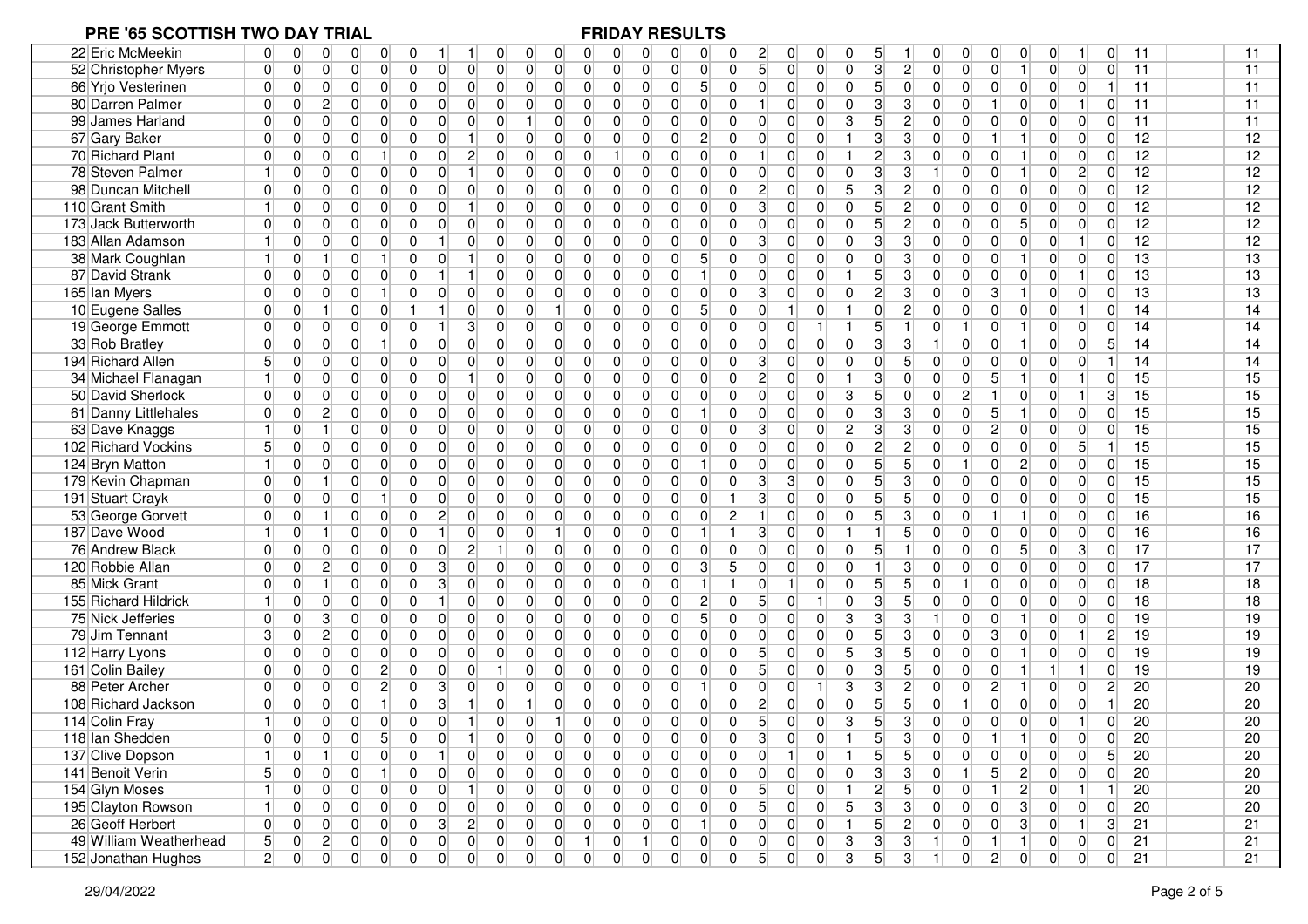| 176 John Hamblin     | 3<br>0<br>0                                  | 0<br>2<br>0<br>2<br>0                                                                  | 0<br>0                                                               | 0<br>0                                                               | 3<br>5<br>5<br>0<br>0<br>0<br>0<br>0<br>0                                                                                                                             | 21<br>$\Omega$<br>21<br>0<br>0<br>$\overline{0}$                               |
|----------------------|----------------------------------------------|----------------------------------------------------------------------------------------|----------------------------------------------------------------------|----------------------------------------------------------------------|-----------------------------------------------------------------------------------------------------------------------------------------------------------------------|--------------------------------------------------------------------------------|
| 62 David Dench       | $\overline{0}$<br>$\Omega$<br>$\overline{0}$ | $\mathbf{0}$<br>$\overline{0}$<br>0<br>11<br>$\mathbf{1}$                              | $\overline{0}$<br>$\overline{0}$<br>$\overline{0}$<br>$\overline{0}$ | $\overline{0}$<br>$\overline{0}$<br>$\overline{0}$<br>$\mathbf{1}$   | 5 <sup>1</sup><br>5 <sup>1</sup><br>$\mathbf{3}$<br>$\overline{0}$<br>$\Omega$<br>$\overline{0}$<br>$\overline{0}$<br>$\overline{0}$<br>0                             | $\overline{22}$<br>5<br>22<br>$\Omega$<br>$\overline{0}$<br>$\overline{0}$     |
| 69 Nigel Greenwood   | $\overline{0}$<br>$\mathbf{3}$<br>$\Omega$   | $\overline{0}$<br>$\overline{0}$<br>$\overline{0}$<br>$\overline{0}$<br>$\overline{0}$ | $\overline{0}$<br>$\overline{0}$<br>$\overline{0}$<br>$\overline{0}$ | $\overline{0}$<br>$\overline{0}$<br>$\overline{0}$<br>0              | 5 <sup>1</sup><br>5 <sup>1</sup><br>$\mathbf{2}$<br>$\mathbf{1}$<br> 3 <br>3<br>$\overline{0}$<br>$\overline{0}$<br>$\overline{0}$<br>$\overline{0}$                  | 22<br>22<br>$\overline{0}$<br>$\overline{0}$<br>$\Omega$<br>$\overline{0}$     |
| 163 Neville Pybus    | 0<br>$\Omega$                                | $\mathbf 0$<br>$\overline{0}$<br>0<br>$\Omega$                                         | $\mathbf{1}$<br>0<br>$\overline{0}$<br>$\overline{0}$                | $\overline{c}$<br>$\overline{0}$<br>0<br>$\overline{0}$              | 3<br>5<br>5<br>$\overline{2}$<br>$\overline{0}$<br>$\overline{0}$<br>$\overline{0}$<br>$\overline{0}$<br>0                                                            | 22<br>22<br>$\overline{0}$<br>$\overline{0}$<br>0                              |
| 182 Alastair Jackson | $\overline{0}$                               | $\overline{0}$<br>$\overline{0}$<br>$\overline{0}$<br>0<br>$\overline{0}$              | 0<br>$\overline{0}$<br>0<br>$\overline{0}$                           | $\overline{0}$<br>$\overline{0}$<br>$\overline{0}$<br>$\overline{0}$ | 5 <sup>1</sup><br>3<br>$\overline{0}$<br>$\Omega$<br>$\overline{0}$<br>5<br>$\Omega$<br>$\overline{0}$<br>0                                                           | 23<br>23<br>$\overline{0}$<br>$\overline{0}$<br>0                              |
| 39 John "Ossy" Byers | $\mathbf{2}$<br>$\Omega$<br>$\Omega$         | $\overline{0}$<br>$\overline{0}$<br>$\overline{0}$<br>$\Omega$                         | $\overline{0}$<br>$\overline{0}$<br>$\overline{0}$<br>$\overline{0}$ | $\overline{0}$<br>$\overline{0}$<br>$\overline{0}$                   | 5 <sup>1</sup><br>$\overline{0}$<br>$\overline{0}$<br>$\overline{2}$<br>3<br>$\Omega$<br>$\overline{0}$<br>0                                                          | 24<br>0<br>5<br>3<br>24<br>$\overline{0}$                                      |
| 146 Peter Clibburn   | $\mathbf{2}$<br>0<br>$\Omega$                | $\overline{c}$<br>$\mathbf 0$<br>$\overline{0}$<br>$\overline{0}$                      | 0<br>$\overline{0}$<br>0<br>$\overline{0}$                           | $\overline{0}$<br>$\overline{0}$<br>0<br>$\overline{0}$              | 5 <sup>1</sup><br>3<br>$\mathbf{2}$<br>3<br>3 <sup>1</sup><br>$\overline{0}$<br>$\overline{0}$<br>0<br>0<br>$\overline{0}$                                            | $\mathbf{3}$<br>24<br>0<br>$\Omega$<br>24<br>$\overline{0}$                    |
| 43 Alastair Wardlaw  | $\Omega$<br>$\overline{0}$                   | $\overline{0}$<br>$\overline{0}$<br>1                                                  | $\overline{0}$<br>0<br>$\overline{0}$<br>$\mathbf 1$                 | 1<br>1 <sup>1</sup><br>$\overline{0}$<br>$\overline{0}$              | 5 <sup>1</sup><br>$\overline{3}$<br>3<br>$\overline{0}$<br>$\overline{0}$<br>$\Omega$<br>$\Omega$                                                                     | 25<br>25<br>3<br>$\overline{0}$<br>$\overline{0}$                              |
| 44 Duncan MacDonald  | $\overline{0}$<br>$\Omega$<br>$\Omega$       | $\mathbf{0}$<br>$\mathbf{3}$<br>0<br>$\overline{0}$<br>5                               | $\overline{0}$<br>$\overline{0}$<br>$\overline{0}$<br>$\overline{0}$ | $\overline{0}$<br>$\overline{0}$<br>$\overline{0}$<br>$\overline{0}$ | $\overline{0}$<br>$\overline{2}$<br>5 <sup>2</sup><br>3<br>5 <sup>1</sup><br> 0 <br>1<br>0<br>$\overline{0}$<br>$\Omega$                                              | 0 <br>25<br>25<br>$\overline{0}$<br>$\overline{0}$                             |
| 132 Jamie Reid       | $\Omega$<br>0<br>$\Omega$                    | $\mathbf 0$<br>0<br>$\overline{0}$<br>$\mathbf{1}$<br>$\mathbf{0}$                     | 0<br>$\overline{0}$<br>0<br>0                                        | $\overline{0}$<br>$\overline{0}$<br>0<br>0                           | 5 <sup>1</sup><br>5<br>5<br> 0 <br>5 <sup>1</sup><br>$\overline{0}$<br>$\overline{0}$<br>$\overline{0}$<br>$\Omega$<br>0                                              | 25<br>3<br>$\overline{0}$<br>25<br>$\overline{0}$                              |
| 12 Joan Pere Santure | 0<br>$\Omega$<br>0                           | $\mathbf 0$<br>$\overline{0}$<br>$\overline{c}$<br>0<br>5                              | $\overline{0}$<br>3<br>$\overline{0}$<br>0                           | $\overline{0}$<br>1<br>$\overline{0}$<br>0                           | $\overline{c}$<br>0<br>$\overline{0}$<br>3<br>$\vert 0 \vert$<br>$\overline{0}$<br>$\overline{0}$<br>$\overline{0}$<br>$\overline{0}$                                 | 26<br>$\mathbf{2}$<br>26<br>$\overline{5}$                                     |
| 15 Graham Greaves    | $\Omega$<br>$\Omega$<br>$\Omega$             | $\overline{0}$<br>$\mathbf 0$<br>$\mathbf{2}$<br>$\Omega$<br>1                         | $\overline{0}$<br>0<br>0<br>$\overline{0}$                           | $\overline{0}$<br>$\overline{0}$<br>$\overline{0}$<br>$\overline{0}$ | 5 <sup>1</sup><br>$\mathbf{3}$<br>5<br> 0 <br>$\Omega$<br>$\overline{0}$<br>$\Omega$<br>$\overline{0}$<br>$\overline{0}$                                              | 3<br>5 <sup>1</sup><br>26<br>26<br>$\overline{0}$                              |
| 103 Andy Littler     | $\overline{0}$<br>0                          | $\overline{0}$<br>0<br>1<br>1                                                          | $\overline{0}$<br>1<br>$\overline{0}$<br>$\vert$ 1                   | $\overline{0}$<br>$\overline{2}$<br>0<br>$\overline{0}$              | 5 <sup>1</sup><br>3<br>$\overline{0}$<br>3<br>3<br>$\overline{0}$<br>0<br>$\overline{0}$<br>$\overline{0}$                                                            | 26<br>26<br>$\mathbf{2}$<br>$\Omega$<br>$\overline{0}$<br>1                    |
| 113 Ignacio Martin   | 3<br>0<br>$\overline{0}$                     | $\overline{0}$<br> 0 <br>$\overline{0}$<br>$\lvert 3 \rvert$<br>0                      | $\overline{0}$<br>$\overline{0}$<br>0<br>$\overline{0}$              | $\overline{0}$<br>$\overline{0}$<br>$\mathbf{1}$<br>$\overline{0}$   | 5 <sup>1</sup><br>$\mathbf{3}$<br>5<br>$\overline{5}$<br>$\overline{0}$<br>$\overline{0}$<br>$\overline{0}$<br>$\Omega$<br>$\overline{0}$<br>$\overline{0}$           | 26<br>26<br>$\mathbf{1}$<br>$\overline{0}$<br>$\overline{0}$<br>$\overline{0}$ |
| 131 Robin Oliphant   | $\overline{0}$<br>3<br>$\overline{0}$        | $\mathbf 0$<br>$\overline{0}$<br>$\overline{0}$<br>$\overline{0}$<br>1                 | $\overline{0}$<br>$\overline{0}$<br>0<br>$\overline{0}$              | $\overline{2}$<br>$\overline{0}$<br>$\overline{0}$<br>$\overline{0}$ | $\overline{0}$<br>5 <sup>1</sup><br>5 <sup>1</sup><br>5 <sup>2</sup><br>3<br> 0 <br>$\overline{0}$<br>$\overline{0}$<br>$\overline{0}$<br>$\overline{0}$              | $\overline{0}$<br>26<br>26<br>$\mathbf{1}$<br>$\overline{0}$                   |
| 134 Scott Alexander  | $\Omega$<br>0<br>$\Omega$                    | $\overline{0}$<br>$\overline{0}$<br>$\overline{0}$<br>0<br>$\overline{0}$              | $\overline{0}$<br>$\overline{0}$<br>$\overline{0}$<br>$\overline{0}$ | $\overline{0}$<br>$\overline{0}$<br>$\overline{0}$<br>0              | 5 <sup>1</sup><br>5 <sup>1</sup><br>5 <sup>1</sup><br>$\overline{0}$<br>$\mathbf 0$<br>$\overline{0}$<br>3<br>$\Omega$<br>$\overline{0}$                              | 5 <sup>5</sup><br>26<br>26<br>0<br>$\overline{0}$<br>$\overline{2}$            |
| 143 Stuart Edgar     | $\Omega$                                     | $\mathbf 0$<br>$\overline{0}$<br>$\overline{0}$<br>0                                   | $\overline{0}$<br>$\overline{0}$<br>$\overline{0}$<br>1              | $\overline{0}$<br>$\overline{0}$<br>$\overline{0}$<br>$\mathbf{0}$   | 5 <sup>1</sup><br>5<br>3<br>$\overline{0}$<br>$\Omega$<br>1<br>$\Omega$<br>$\overline{0}$                                                                             | 26<br>26<br>0<br>$\overline{0}$<br>$\overline{0}$<br>0                         |
| 117 Terry Sutton     | $\Omega$                                     | $\overline{0}$<br>$\overline{0}$<br>$\overline{2}$<br>$\Omega$                         | 0<br>$\overline{1}$<br>0<br>$\overline{0}$                           | $\overline{0}$<br>$\overline{0}$<br>$\overline{0}$                   | 3<br>5 <sup>1</sup><br>5<br>$\overline{0}$<br>$\overline{0}$<br>$\overline{0}$<br>$\overline{0}$<br>$\Omega$                                                          | 5<br>27<br>27<br>$\overline{0}$<br>$\Omega$<br>O                               |
| 138 Alan Gordon      | 0<br>$\Omega$<br>$\Omega$                    | 3<br>$\overline{0}$<br>0<br>$\overline{0}$<br>$\overline{0}$                           | $\overline{0}$<br>0<br>$\overline{0}$<br>$\overline{0}$              | 5 <sup>1</sup><br>0<br>0                                             | 5 <sup>1</sup><br>3<br>5 <sup>5</sup><br>5<br>$\overline{0}$<br>$\overline{0}$<br>$\overline{0}$<br>0<br>0<br>0                                                       | 27<br>27<br>0<br>$\overline{0}$<br>$\mathbf{0}$<br>$\overline{0}$              |
| 8 Martyn Stanistreet | $\overline{0}$<br>3<br>2                     | $\overline{0}$<br>$\overline{c}$<br>0<br>0                                             | $\overline{0}$<br>0<br>0<br>$\vert$ 1                                | $\overline{0}$<br>$\overline{0}$<br>$\overline{0}$<br>$\overline{0}$ | 3<br>3<br>$\overline{0}$<br>$\overline{c}$<br>$\overline{0}$<br>0                                                                                                     | $\overline{c}$<br>5 <sup>5</sup><br>29<br>29<br>$\overline{0}$                 |
| 27 Adam McCanna      | $\overline{0}$<br>$\Omega$<br>$\Omega$       | $\mathbf{0}$<br>$\overline{0}$<br>3<br>$\overline{0}$<br>1                             | $\overline{0}$<br>$\overline{0}$<br>0<br>$\overline{0}$              | 5 <sup>1</sup><br>$\overline{0}$<br>1<br>$\overline{0}$              | $\overline{3}$<br>$\overline{3}$<br>5<br>$\mathbf{2}$<br>$\overline{0}$<br>3 <sup>1</sup><br>$\overline{0}$<br>$\overline{0}$                                         | $\overline{0}$<br>29<br>29<br>$\overline{0}$<br>$\Omega$                       |
| 109 Garry Shaw       | $\overline{0}$                               | $\mathbf 0$<br>$\overline{0}$<br>$\overline{0}$<br>$\mathbf{1}$                        | $\overline{0}$<br>$\overline{1}$<br>$\overline{0}$<br>$\overline{0}$ | $\overline{0}$<br>$\overline{0}$<br>$\overline{0}$<br>$\overline{0}$ | 3<br>$\mathbf{3}$<br>5 <sup>1</sup><br>$\mathbf{2}$<br>$\overline{0}$<br>$\Omega$<br>0<br>5<br>$\Omega$<br>$\overline{0}$                                             | 29<br>29<br>$\overline{0}$<br>5 <sup>1</sup><br>$\mathbf{1}$<br>$\overline{0}$ |
| 162 Gary Fleckney    | $\overline{0}$<br>$\Omega$<br>2              | 3<br>$\mathbf 0$<br>$\overline{0}$<br>0                                                | $\overline{0}$<br>0<br>0<br>$\mathbf{1}$                             | 0<br>$\overline{0}$                                                  | 5 <sup>1</sup><br>$\mathbf{3}$<br>$\mathsf{2}\vert$<br>$\vert 0 \vert$<br> 0 <br>$\overline{0}$<br>5<br>$\overline{0}$<br>3<br>$\Omega$                               | 29<br>29<br> 0 <br>$\overline{0}$<br>$\overline{2}$<br>0                       |
| 107 Peter Carson     | $\Omega$<br>O                                | $\overline{0}$<br>$\overline{0}$<br>$\overline{0}$<br>$\Omega$<br>$\Omega$             | 0<br>5<br>$\overline{0}$<br>0                                        | $\overline{0}$<br>$\overline{0}$<br>5 <sup>1</sup><br>$\overline{0}$ | 5 <sup>1</sup><br>3<br>$\overline{2}$<br>3<br>$\Omega$<br>$\overline{0}$<br>$\overline{0}$<br>$\Omega$<br>$\Omega$                                                    | 30<br>30<br>$\overline{0}$<br>$\overline{0}$<br>O                              |
| 36 Anthony Rew       | $\Omega$<br>$\overline{0}$                   | $\overline{0}$<br>0<br>$\overline{0}$<br>$\overline{0}$<br>0                           | $\overline{0}$<br>$\overline{0}$<br>$\overline{0}$<br>$\overline{0}$ | $\overline{0}$<br>$\overline{0}$<br>$\mathbf{0}$                     | 5 <sup>1</sup><br>5 <sup>1</sup><br>$\mathbf{3}$<br>$\overline{0}$<br>3<br>$\overline{0}$<br>$\overline{0}$<br>0<br>$\overline{0}$<br>$\overline{0}$                  | 0<br>$\overline{0}$<br>$\overline{2}$<br>21<br>31<br>10                        |
| 40 Neil Hebdon       | $\mathbf{2}$<br>0                            | $\mathbf 0$<br>$\overline{0}$<br>$\overline{0}$<br>1                                   | 1<br>$\overline{0}$<br>$\overline{0}$<br>$\overline{0}$              | $\overline{0}$<br>$\overline{0}$<br>$\overline{0}$<br>$\mathbf{1}$   | 5 <sup>1</sup><br>3<br>$\mathbf{3}$<br>3<br>$\mathbf{3}$<br>5 <sup>1</sup><br>$\overline{0}$<br>$\overline{0}$<br>$\overline{0}$<br>$\overline{0}$                    | $\overline{0}$<br>$\overline{c}$<br>$\Omega$<br>31<br>31<br> 0                 |
| 199 Michael Irving   | $\Omega$<br>0<br>$\overline{0}$              | 10<br>10<br>$\overline{0}$<br>$\overline{0}$<br>$\overline{0}$                         | $\overline{0}$<br>0<br>$\overline{0}$<br>$\overline{0}$              | $\overline{0}$<br>$\overline{0}$<br>$\overline{0}$<br>$\overline{0}$ | 5 <sup>1</sup><br>$\overline{0}$<br>3<br>3<br>$\overline{0}$<br>$\Omega$<br>$\Omega$<br>$\overline{0}$<br>$\overline{0}$                                              | 32<br>32<br>0<br>$\overline{0}$<br>$\overline{0}$<br>$\Omega$                  |
| 83 John Nichol       | 3<br>$\Omega$<br>5                           | $\overline{2}$<br>$\overline{0}$<br>$\overline{0}$<br>$\overline{0}$<br>$\overline{0}$ | $\overline{0}$<br>$\mathbf{1}$<br>0<br>$\overline{0}$                | $\vert$ 1<br>$\overline{0}$<br>$\overline{0}$<br>$\mathbf{1}$        | $\overline{2}$<br>5 <sup>5</sup><br>$\overline{0}$<br>5<br>5<br>0<br>$\Omega$<br>$\Omega$<br>$\overline{0}$<br>$\overline{0}$                                         | 33<br>33<br>$\overline{2}$<br>1<br>$\Omega$<br>$\overline{0}$                  |
| 186 Iain Duffus      | $\overline{2}$<br>2                          | $\overline{0}$<br>3<br>$\overline{0}$<br>$\mathbf{1}$                                  | $\overline{0}$<br>0<br>$\overline{0}$<br>$\overline{0}$              | $\overline{0}$<br>$\overline{0}$<br>$\overline{0}$<br>0              | 5 <sup>1</sup><br>$\mathbf{3}$<br>5<br>3<br>$\mathbf{3}$<br>$\overline{0}$<br>$\overline{0}$<br>$\overline{0}$<br>0                                                   | 3<br>33<br>33<br>$\overline{0}$<br>$\overline{0}$<br>0                         |
| 2 Andrew Dennis      | $\Omega$<br>$\Omega$                         | $\overline{0}$<br>$\Omega$<br>0<br>3<br>$\Omega$                                       | $\overline{0}$<br>$\overline{0}$<br>$\overline{1}$<br>$\overline{0}$ | 3<br>1<br>$\overline{0}$<br>0                                        | 5 <sup>1</sup><br>5 <sup>1</sup><br>5<br>$\overline{0}$<br>$\overline{0}$<br>$\overline{0}$<br>$\Omega$<br>$\overline{0}$<br>0                                        | 34<br>5<br>$\mathbf{2}$<br>34<br>$\overline{0}$<br>$\Omega$                    |
| 11 Liston Bell       | $\Omega$<br>$\Omega$                         | $\overline{0}$<br>$\mathbf 0$                                                          | 5<br>0<br>$\overline{0}$<br>$\Omega$                                 | $2\vert$<br>$\mathbf{1}$<br>$\Omega$                                 | 5 <sup>1</sup><br>$\mathbf{3}$<br>5<br>3<br>$\overline{0}$<br>$\overline{0}$<br>$\overline{0}$<br>0                                                                   | $\overline{2}$<br>35<br>35<br>$\overline{0}$                                   |
| 48 Lee Granby        | 5<br>0<br>$\Omega$                           | $\overline{0}$<br>$\overline{0}$<br>3 <sup>1</sup><br>$\overline{c}$<br>$\mathbf 0$    | $\mathbf{3}$<br>$\overline{0}$<br>$\overline{0}$<br>$\overline{0}$   | $\overline{0}$<br> 0 <br>$\mathbf{3}$                                | $\overline{5}$<br>5 <sup>1</sup><br>$\overline{0}$<br>5<br>$\overline{0}$<br>$\overline{0}$<br>$\overline{0}$<br>$\overline{0}$<br>$\overline{0}$                     | 35<br>35<br> 0 <br>$\overline{0}$<br>1                                         |
| 127 Paul Ray         | $\overline{0}$<br>0<br>0                     | 3<br>3<br>$\overline{0}$<br>$\mathbf 0$<br>1                                           | $\overline{0}$<br>1<br>$\overline{0}$<br>0                           | $\overline{3}$<br> 0 <br>$\mathbf{1}$<br>$\overline{0}$              | 5 <sup>1</sup><br>$\overline{5}$<br>5 <sup>1</sup><br>3<br>$\overline{0}$<br>$\overline{0}$<br>$\overline{0}$<br>$\Omega$                                             | 35<br>35<br>0<br>3 <sup>1</sup><br>$\overline{0}$<br>$\overline{0}$            |
| 97 Angus Jenkinson   | $\overline{2}$<br>$\overline{0}$<br>5        | $\mathbf 0$<br>$\overline{0}$<br>$\overline{0}$<br>3<br>$\mathbf{1}$                   | $\overline{0}$<br>$\overline{0}$<br>0<br>$\overline{0}$              | 1<br>$\overline{0}$<br>5 <sup>1</sup><br>$\overline{0}$              | 5<br>5 <sup>1</sup><br>$\blacktriangleleft$<br>$\mathbf{3}$<br>3 <sup>1</sup><br>0<br>$\overline{0}$<br>$\overline{0}$                                                | 0 <br>$\overline{0}$<br>36<br>36<br>$\overline{0}$<br>$\Omega$                 |
| 147 Darren Phypers   | 0<br>5                                       | 3<br>0<br>0<br>0<br>1                                                                  | $\mathbf{1}$<br>0<br>$\overline{0}$<br>0                             | $\overline{0}$<br>$\vert$ 1<br>0<br>$\overline{0}$                   | 5 <sup>1</sup><br>3 <sup>1</sup><br> 0 <br>3<br>3<br>$\overline{0}$<br>0<br>$\overline{0}$<br>$\overline{0}$                                                          | 5<br>37<br>37<br>3<br>$\overline{0}$<br>$\overline{0}$                         |
| 59 Steve Gollings    | $\mathbf{2}$<br>0                            | 3<br>$\overline{0}$<br>$\overline{2}$<br>0                                             | $\overline{0}$<br>$\overline{0}$<br>0<br>$\overline{0}$              | $\overline{0}$<br>$\overline{0}$<br>$\overline{0}$<br>$\overline{0}$ | $\overline{5}$<br>5 <sup>1</sup><br>3<br>5<br>5<br>$\overline{0}$<br>1<br>3<br>0<br>$\mathbf{1}$                                                                      | 38<br>38<br>$\overline{0}$<br>$\overline{0}$                                   |
| 90 Calum Proctor     | $\Omega$<br>0                                | 3<br>$\mathbf 0$<br>0<br>1                                                             | $\overline{0}$<br>$\overline{0}$<br>$\overline{0}$<br>$\overline{0}$ | $\mathbf{1}$<br>0<br>$\mathbf{0}$<br>$\overline{0}$                  | 5 <sup>1</sup><br>5 <sup>1</sup><br>5<br>5<br>$\overline{0}$<br>1<br>$\overline{0}$<br>$\overline{0}$                                                                 | $\overline{2}$<br>38<br>38<br>$\overline{0}$<br>$\overline{2}$<br>$\Omega$     |
| 153 Ben Hollingworth | 0<br>$\Omega$<br>0                           | $\mathbf 0$<br>$\overline{0}$<br>3<br>3<br>11                                          | 5<br>$\mathbf{1}$<br>1<br>$\vert$ 1                                  | $\overline{c}$<br>0<br>11<br>$\mathbf 0$                             | 5 <sup>1</sup><br>3<br>0<br>3<br>3<br>$\overline{2}$<br>$\overline{0}$<br>$\overline{0}$<br>0                                                                         | $\mathbf{3}$<br>38<br>0<br>$\Omega$<br>38<br>$\overline{0}$                    |
| 77 Peter Flowers     | 3<br>0                                       | 3<br>$\overline{2}$<br>$\overline{0}$<br>0                                             | 0<br>$\overline{0}$<br>0<br>$\overline{0}$                           | $\overline{0}$<br>$\overline{0}$<br>$\overline{0}$                   | 5 <sup>1</sup><br>$5\vert$<br>$\overline{0}$<br>2<br>5<br>$\Omega$<br>2<br>$\Omega$<br>0<br>0                                                                         | 39<br>5<br>3<br>39<br>$\overline{0}$                                           |
| 148 William Rhodes   | $\overline{2}$<br>0<br>$\Omega$              | $\overline{c}$<br>$\mathbf{0}$<br>$\Omega$                                             | $\Omega$<br>0<br>$\overline{0}$<br>-1                                | $\Omega$<br>$\overline{0}$<br>$\overline{0}$                         | 5 <sup>1</sup><br>5<br>5 <sup>1</sup><br>5 <sup>2</sup><br>$\overline{2}$<br>3<br>0<br>$\overline{0}$<br>0<br>$\overline{0}$                                          | 3<br>3 <sup>1</sup><br>39<br>39<br>$\Omega$<br>$\overline{0}$                  |
| 169 Peter Morris     | $\overline{0}$<br>$\vert$<br>$\Omega$        | $\overline{0}$<br>$\overline{0}$<br>$\overline{0}$<br>$\cap$<br>$\Omega$               | $\overline{0}$<br>$\overline{0}$<br>$\Omega$<br>∩                    | 10<br>10<br>$\overline{0}$<br>$\overline{0}$                         | 5 <sup>1</sup><br>5 <sup>1</sup><br>5<br>$\Omega$<br>$\Omega$<br>$\Omega$<br>U<br>$\Omega$<br>$\Omega$<br>$\Omega$                                                    | 39<br>39<br>$\mathcal{D}$<br>$\Omega$<br>$\overline{0}$<br>$\mathbf{1}$        |
| 181 Michael Clarke   | 0<br>$\Omega$<br>-1                          | $\overline{0}$<br>$\overline{0}$<br>$\mathbf{1}$                                       | $\overline{0}$<br>0<br>$\overline{0}$<br>0                           | 10<br>10<br> 0 <br> 0                                                | 5 <sup>5</sup><br>5<br>$\mathbf{2}$<br>$\overline{0}$<br>$\overline{0}$<br>$\vert 0 \vert$<br>$\overline{0}$<br>0                                                     | $\mathbf{2}$<br>$\overline{0}$<br>$\overline{0}$<br>$\overline{0}$<br>40<br>40 |
| 111 Antoni Guillen   | $\overline{0}$<br>3                          | $\mathbf{2}$<br>$\overline{0}$<br>$\overline{2}$<br>$\Omega$<br>$\overline{0}$         | 0<br>$\overline{0}$<br>$\overline{0}$<br>$\overline{0}$              | 5 <sup>1</sup><br>0<br>$\overline{0}$<br>$\overline{0}$              | 5 <sub>l</sub><br>5 <sup>2</sup><br>5 <sup>1</sup><br>5 <sup>5</sup><br>5 <sup>2</sup><br> 0 <br>$\overline{0}$<br>$\overline{0}$<br>$\overline{0}$<br>$\overline{0}$ | 0 <br> 0 <br>$\overline{0}$<br>42<br>42<br>$\overline{0}$                      |
| 32 Colin Benson      | 5<br> 0                                      | $\mathbf{2}$<br> 0 <br>1<br>1 <sup>1</sup><br>11                                       | 2 <br>1 <sup>1</sup><br> 0 <br>$\overline{0}$                        | $\mathbf{2}$<br> 0 <br> 0 <br>$\vert$ 1                              | 5 <sup>2</sup><br>$2\vert$<br>$\mathbf{3}$<br>2 <br> 3 <br>3 <sup>2</sup><br>11<br>$\overline{0}$<br>$\overline{0}$                                                   | 43<br>$\vert 5 \vert$<br> 0 <br>43<br>$\overline{0}$<br>1 <sup>1</sup>         |
| 116 Kevin Rivington  | 3<br> 0 <br>3                                | $\overline{2}$<br>2 <br>$\mathbf{2}$<br>$\overline{0}$<br>11                           | 2 <br>$\overline{0}$<br>$\overline{0}$<br>$\vert$ 1                  | 3 <sup>2</sup><br> 0 <br> 0 <br>$\vert$ 1                            | 5 <sup>1</sup><br>5 <sup>2</sup><br>$\mathbf{3}$<br>5 <sup>5</sup><br>1<br>3 <sup>2</sup><br> 0 <br> 0 <br> 0 <br> 0                                                  | 0 <br>43<br>43<br> 0 <br>$\overline{0}$<br>1                                   |
| 151 Jack Metcalf     | 3<br>$\overline{0}$<br>5 <sup>5</sup>        | 3 <br>$\overline{0}$<br>1 <sup>1</sup><br> 0 <br>1 <sup>1</sup>                        | 1 <sup>1</sup><br> 0 <br> 0 <br> 0                                   | 0 <br> 0 <br>5 <sup>2</sup><br> 0                                    | 5 <sup>1</sup><br>$\overline{3}$<br>5 <sup>1</sup><br>5 <sup>5</sup><br> 0 <br>$\overline{0}$<br> 0 <br> 0 <br>$\overline{0}$<br>1 <sup>1</sup>                       | $\vert$ 2<br>$\mathbf{2}$<br>43<br>$\overline{0}$<br>11<br>43                  |
| 5 Derek Ramsay       | 3 <sup>2</sup><br> 0 <br>-11                 | $2\vert$<br> 3 <br> 0 <br> 0 <br> 0                                                    | $\vert$ 2<br> 0 <br> 0 <br>$\vert$ 1                                 | 0 <br> 0 <br> 0 <br> 0                                               | 5 <sup>2</sup><br> 3 <br> 3 <br> 3 <br> 3 <br> 3 <br> 3 <br> 0 <br> 0 <br>1                                                                                           | 3 <sup>2</sup><br>2 <br>44<br>44<br> 3 <br> 0                                  |
| 145 Bruce Metcalf    | 0 <br>3<br>3 <sup>2</sup>                    | 3 <sup>2</sup><br> 0 <br> 0 <br>1 <sup>1</sup><br>1 <sup>1</sup>                       | 0 <br>$\vert$ 1<br>2 <sup>2</sup><br>$\overline{0}$                  | $\overline{2}$<br>3<br> 0 <br> 0                                     | 5 <sup>2</sup><br>3 <sup>2</sup><br>$\overline{2}$<br> 0 <br>$2\vert$<br> 0 <br>1<br>5 <sup>2</sup><br> 0 <br>1                                                       | 3 <sup>2</sup><br> 0 <br>$2\vert$<br>44<br>44<br>1 <sup>1</sup>                |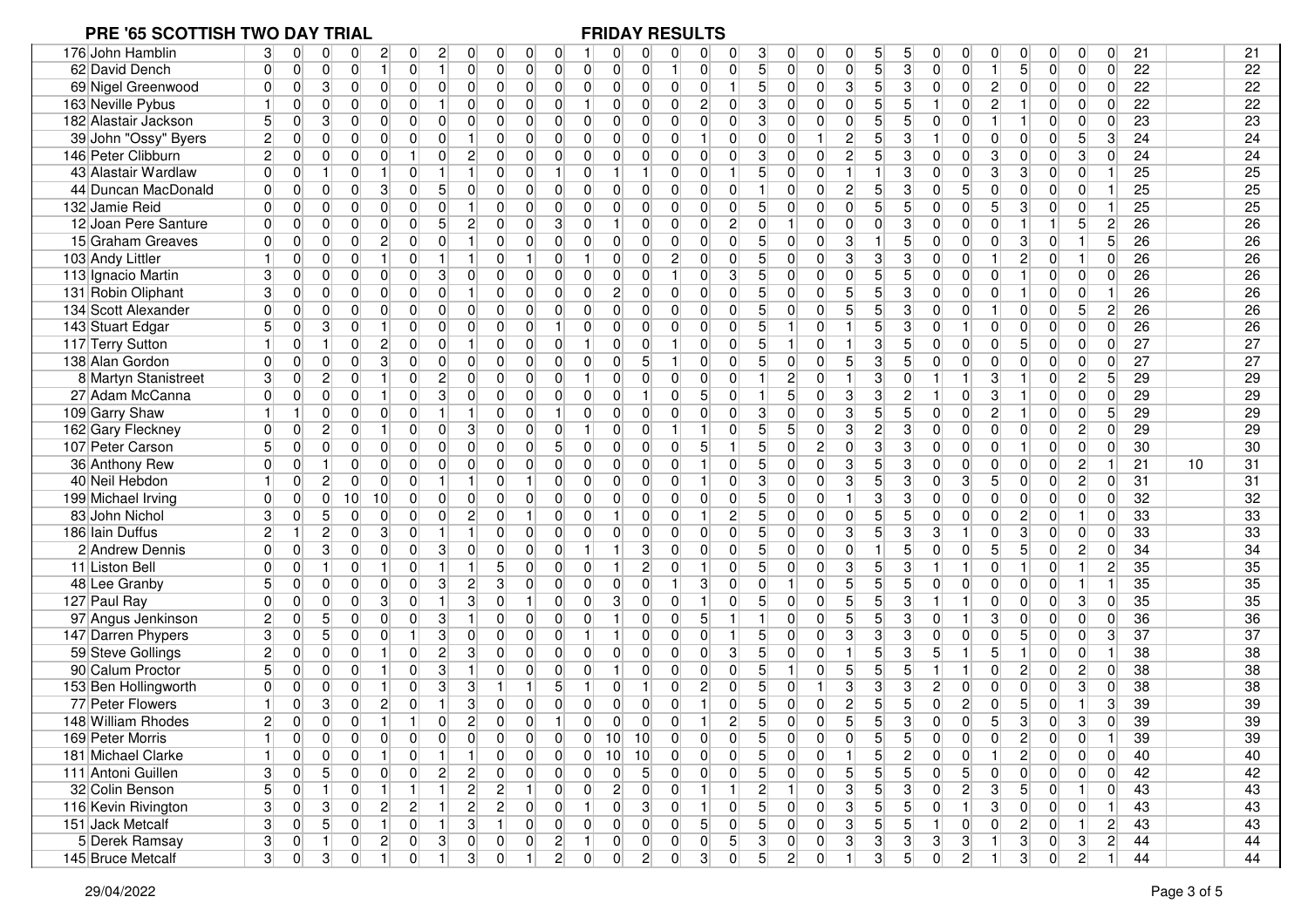| 81 Graham Law         | $2\vert$<br>$\overline{0}$       | $\overline{0}$                                     | 5<br>5 <sup>5</sup><br>0                           | $\overline{0}$<br>0              | 0<br>0                             | 0              |                      | 0<br>5                           | 5<br>0                           | 0               | 0              | $\overline{2}$<br>5 <sup>1</sup>  | 5               | 5              | 0                    | 0                                 | $\Omega$       |                 |                 | 45  |                | 45  |
|-----------------------|----------------------------------|----------------------------------------------------|----------------------------------------------------|----------------------------------|------------------------------------|----------------|----------------------|----------------------------------|----------------------------------|-----------------|----------------|-----------------------------------|-----------------|----------------|----------------------|-----------------------------------|----------------|-----------------|-----------------|-----|----------------|-----|
| 95 Robin Mill         | 3<br>$\overline{0}$              | 3<br>$\vert$ 1<br>$\overline{0}$                   | $\mathbf{3}$<br>3 <sup>1</sup><br>0                | 1<br>$\mathbf{2}$                | 3 <br>$\overline{0}$               | $\overline{0}$ | $\overline{0}$       | $\overline{2}$<br>$\mathbf{2}$   | $\overline{2}$<br>5 <sup>1</sup> | $\overline{0}$  | $\vert$ 1      | $\overline{0}$<br>3 <sup>1</sup>  | $\overline{3}$  | $\overline{0}$ | $\overline{2}$       | $\overline{3}$<br>3               | $\Omega$       | $\overline{0}$  | $\Omega$        | 45  |                | 45  |
| 96 Mick James         | 3<br>$\overline{0}$              | $\overline{2}$<br>3<br>$\overline{0}$              | $\lvert 3 \rvert$<br>$\overline{2}$<br>0           | 0 <br>1 <sup>1</sup>             | $\mathbf{2}$<br>$\overline{0}$     | $\overline{0}$ | $\overline{0}$       | 5 <sup>5</sup><br>$\mathbf 0$    | 5 <sup>1</sup><br>$\overline{0}$ | $\overline{0}$  | $\mathbf{2}$   | 5 <sup>1</sup><br>1 <sup>1</sup>  | 5               | $\overline{0}$ | 1 <sup>1</sup>       | $\mathbf{2}$<br>$\mathbf{3}$      | $\overline{0}$ | $\overline{0}$  | $\Omega$        | 45  |                | 45  |
| 197 Billy Bishop      | 3<br>0                           | 3<br>$\overline{0}$<br>$\overline{0}$              | $\mathbf{3}$<br>$\overline{0}$<br>$\mathbf{1}$     | 0<br>1                           | 5<br>$\overline{0}$                | 0              | $\mathbf{2}$         | $\Omega$<br>$\mathbf 0$          | 0 <br>5                          | 0               | $\vert$        | 3 <sup>2</sup><br>5 <sup>1</sup>  | 5               | $\Omega$       | $\overline{0}$       | 5<br>$\overline{0}$               | $\overline{0}$ | $\overline{2}$  |                 | 45  |                | 45  |
| 16 Mervyn Powell      | 0<br>$\overline{0}$              | $\mathbf{2}$<br>$\overline{0}$<br>3                | $\mathbf{3}$<br>3 <sup>1</sup><br>0                | $\overline{0}$<br>$\overline{0}$ | $\overline{5}$<br>$\mathbf{1}$     | $\mathbf{1}$   | $\Omega$             | $\overline{0}$<br>$\overline{0}$ | 5 <sup>1</sup><br>5 <sup>1</sup> | 0               | $\overline{0}$ | 5 <sub>1</sub><br>5 <sup>5</sup>  | $\overline{3}$  | $\Omega$       | $\overline{2}$       | $\Omega$<br>$\overline{1}$        | $\overline{0}$ | $\overline{2}$  |                 | 47  |                | 47  |
| 13 Tony Bradley       | $\overline{0}$<br>2              | $\overline{0}$<br>$\overline{0}$<br>$\overline{0}$ | 5 <sup>1</sup><br>$\mathbf{3}$<br>$\overline{0}$   | $\overline{0}$<br>$\overline{0}$ | 3<br>$\overline{0}$                | $\overline{0}$ | $\overline{0}$       | 5 <sup>1</sup><br>$\overline{0}$ | 3<br>5 <sup>1</sup>              | 3               | $\overline{0}$ | $\overline{3}$<br>$5\overline{)}$ | 3               |                | $\overline{0}$       | $\Omega$<br>$\overline{c}$        | $\overline{0}$ | $\overline{3}$  | 5               | 51  |                | 51  |
| 31 Andrew King        | $\mathbf{2}$<br>0                | $5\overline{)}$<br>$\overline{0}$<br>$\mathbf{1}$  | $\overline{0}$<br>$\mathbf{3}$<br>$\mathbf{3}$     | 0<br> 0                          | $\overline{c}$                     | $\mathbf{1}$   | $2\vert$             | $\boldsymbol{0}$<br>$\mathbf{2}$ | 1<br>3                           | $\mathbf 0$     | $\vert$        | $\overline{3}$<br>5 <sup>5</sup>  | 3               | 3              |                      | $\overline{c}$<br>$\mathbf{1}$    | $\overline{0}$ | 3 <sup>1</sup>  | 3               | 51  |                | 51  |
| 57 Barry Burton       | 5 <sup>1</sup><br>$\overline{0}$ | 5 <sup>5</sup><br>$\overline{0}$<br> 0             | 5<br>$\overline{2}$<br>$\overline{0}$              | 0 <br>$\overline{0}$             | $\overline{2}$<br>$\mathbf{1}$     | $\overline{2}$ | 5 <sub>5</sub>       | $\overline{0}$<br>$\overline{0}$ | $\overline{0}$<br>5 <sup>1</sup> | $\overline{0}$  | $\overline{0}$ | 5 <sup>1</sup><br>$\overline{3}$  | $\overline{5}$  | $\Omega$       | $\overline{0}$       | $\overline{0}$                    | $\overline{0}$ | $5\overline{)}$ | $\overline{0}$  | 51  |                | 51  |
| 136 Neil Clarke       | 5 <sup>1</sup><br>$\overline{0}$ | $\overline{2}$<br>$\overline{0}$<br>$\mathbf{1}$   | $\lvert 3 \rvert$<br>1<br>0                        | $\overline{0}$<br>1 <sup>1</sup> | 3<br>$\Omega$                      | $\overline{0}$ | $\mathbf{1}$         | $\mathbf 0$<br>$\overline{2}$    | 0 <br>5 <sup>1</sup>             | $\overline{0}$  | $\overline{0}$ | $\overline{2}$<br>5 <sup>1</sup>  | 5               | $\overline{0}$ | 5 <sup>1</sup><br>1  | 5                                 | $\overline{0}$ | 3               | -1              | 51  |                | 51  |
| 167 James Oppen       | 3<br>0                           | $\overline{0}$<br>$\overline{0}$<br>$\vert$ 1      | $\mathbf{2}$<br>0<br>1 <sup>1</sup>                | $\overline{0}$<br> 0             | $\overline{0}$                     | $\overline{0}$ | 5 <sup>1</sup>       | 5 <sup>1</sup><br> 0             | 0 <br>5                          | 0               | $\overline{0}$ | 5 <sup>2</sup><br>5 <sup>5</sup>  | 5               | $\Omega$       | $\overline{0}$       | 5<br>$\overline{1}$               | $\overline{0}$ | 5 <sup>5</sup>  | $\mathbf{2}$    | 51  |                | 51  |
| 17 Garry Dwyer        | 0<br>$\mathbf{2}$                | $\overline{0}$<br>3 <sup>1</sup><br>$\overline{0}$ | 3<br>3<br>$\overline{2}$                           |                                  | $\overline{c}$                     | $\vert$ 1      | 3                    | $\mathbf 0$                      | 5 <sup>1</sup><br>$\overline{0}$ | 0               | $\overline{0}$ | $\overline{3}$<br>$\overline{5}$  | $\overline{3}$  | $\overline{0}$ | $\overline{5}$       | 3<br>$\mathbf{1}$                 | 1              | $\overline{c}$  |                 | 52  |                | 52  |
| 100 Gary Marshall     | $\overline{0}$<br>$\overline{0}$ | $\overline{0}$<br>$\mathbf{1}$<br>-1               | 0<br>$\mathbf{1}$<br>$\overline{0}$                | $\overline{0}$                   | 0<br>$\Omega$                      | $\overline{0}$ | $\overline{0}$       | $\overline{0}$<br>$\overline{0}$ | 0 <br>3 <sup>1</sup>             | 3               | $\overline{0}$ | $\overline{0}$<br>5 <sup>1</sup>  | 3               | $\overline{0}$ | $\overline{3}$       | $\overline{0}$<br> 0              | $\overline{0}$ | 1               | $\overline{0}$  | 22  | 30             | 52  |
| 91 Nicholas Atha      | 5<br>$\overline{0}$              | $\mathbf{2}$<br>$\overline{2}$<br> 0               | $\mathbf{2}$<br>0<br>$\overline{0}$                | 2 <br>$\overline{0}$             | $\overline{c}$<br>$\overline{0}$   | 5 <sup>1</sup> | $\overline{0}$       | 3<br>$\mathbf{1}$                | 5<br>$\mathbf{1}$                | $\overline{0}$  | $\overline{0}$ | $\mathbf{3}$<br>5 <sup>5</sup>    | 5               | $\overline{0}$ | $\overline{0}$       | $\overline{0}$<br> 0              | $\overline{0}$ | 5 <sup>1</sup>  | 1               | 49  | 4              | 53  |
| 135 Frederic Bergada  | $\overline{0}$                   | 0 <br>$\mathbf{1}$<br>$\overline{0}$               | $\overline{0}$<br> 0 <br>$\vert$ 1                 | 3 <sup>1</sup><br>$\overline{0}$ | $\overline{0}$<br>$\overline{0}$   | $\overline{0}$ | $\overline{0}$       | $\overline{0}$<br>$\mathbf{1}$   | 3 <sup>1</sup><br> 0             | $\overline{0}$  | $\overline{0}$ | $\overline{3}$<br>5 <sup>1</sup>  | $\overline{3}$  |                | $\overline{0}$       | 0 <br>$\overline{0}$              | $\overline{0}$ | $\mathbf{1}$    | $\overline{0}$  | 23  | 30             | 53  |
| 196 Michael Dorricott | 3<br>$\overline{0}$              | $5\overline{)}$<br>$\overline{0}$<br>$\mathbf{1}$  | $\lvert 3 \rvert$<br>$\vert$<br>0                  | 1<br>0                           | $\mathbf 0$<br>$\vert$ 1           | $\overline{0}$ | $\overline{0}$       | $\overline{0}$<br>$\overline{0}$ | 3 <br>5 <sup>1</sup>             | $\mathbf{1}$    | $\overline{0}$ | 3 <sup>1</sup><br>5 <sup>1</sup>  | $\overline{5}$  | 5              | $\overline{0}$       | 5<br>$\mathbf{1}$                 | $\overline{0}$ | 3 <sup>1</sup>  | 3               | 54  |                | 54  |
| 156 Seamus Watson     | 5 <sup>1</sup><br>1 <sup>1</sup> | 3<br>$\overline{0}$<br>$\vert$ 1                   | $\mathbf{2}$<br>$\mathbf{3}$<br>$\mathbf{3}$       | $\mathbf{3}$<br>$\overline{0}$   | 3<br>$\overline{2}$                | $\overline{0}$ | $\overline{0}$       | 3<br>$\overline{0}$              | 0 <br>5 <sup>5</sup>             | 3               | $\overline{0}$ | $\mathbf{3}$<br>3                 | 3               | $\Omega$       | $\overline{2}$       | 3                                 | $\Omega$       | 3 <sup>1</sup>  |                 | 56  |                | 56  |
| 28 Richard Power      | $\overline{0}$<br>$\Omega$       | 5 <sup>5</sup><br>$\overline{0}$<br>1              | 3<br>0<br>$\mathbf{1}$                             | $\overline{0}$<br>1 <sup>1</sup> | $\overline{0}$<br>$\overline{0}$   | 11             | $\overline{0}$       | $\mathbf{3}$<br>$\overline{0}$   | 5 <sup>1</sup><br> 0             | 0               | $\mathbf{1}$   | $\overline{3}$<br>5 <sup>1</sup>  | $\overline{5}$  |                | $\overline{0}$       | $\overline{2}$<br>3               | $\overline{0}$ | 1               |                 | 42  | 15             | 57  |
| 35 Frank Blackbyrne   | 0                                | $\mathbf{2}$<br>5 <sup>2</sup><br>$\overline{0}$   | 0<br>$\lvert 3 \rvert$<br>1                        | $\overline{0}$                   | $\mathbf 0$<br>$\overline{0}$      | 1              | 5 <sup>1</sup>       |                                  | 0 <br>5 <sup>1</sup>             | $\mathbf{1}$    | $\Omega$       | $\overline{3}$<br>5 <sup>1</sup>  | 5               | $\Omega$       | $\overline{5}$       | 5<br>$\mathbf{3}$                 | $\Omega$       | 1               | $\Omega$        | 54  | $\overline{4}$ | 58  |
| 41 Michael Bell       | 3 <sup>1</sup><br>$\overline{0}$ | $\mathbf{3}$<br>$\mathbf{1}$<br>$\overline{0}$     | $\mathbf{3}$<br> 3 <br>0                           | $\mathbf{3}$<br>$\overline{0}$   | 3<br>$\overline{0}$                | $\overline{2}$ | 3                    | $\mathbf{2}$<br>$\mathbf 0$      | $\overline{2}$<br>5 <sup>5</sup> | $\mathbf{1}$    | 0              | $\overline{3}$<br>5 <sup>5</sup>  | 5               |                |                      | 3<br>$\overline{0}$               | $\overline{0}$ | 1               | $5\overline{)}$ | 58  |                | 58  |
| 185 Eirian Davies     | 5 <sup>1</sup><br>$\overline{0}$ | $\overline{2}$<br>$\overline{0}$<br>$\vert$ 1      | $\overline{5}$<br>$\overline{0}$<br>$\mathbf{3}$   | 2 <br>1 <sup>1</sup>             | $\overline{0}$<br>$\boldsymbol{0}$ | $\mathbf{1}$   | $\overline{0}$       | 5 <sup>5</sup><br>$\overline{0}$ | 0 <br>5 <sup>1</sup>             | $\overline{0}$  | $\overline{0}$ | $\overline{3}$<br>5 <sup>1</sup>  | $\overline{5}$  | 3              | $\overline{5}$       | 5<br>$\overline{0}$               | $\overline{0}$ | $\overline{c}$  | 1               | 59  |                | 59  |
| 29 Peter McCanna      | 3 <sup>1</sup><br>$\overline{0}$ | $\vert$ 1<br>$\mathbf{1}$<br>$\overline{0}$        | 5 <sup>1</sup><br>$\mathbf{3}$<br>$\mathbf{2}$     | $\overline{2}$<br> 0             | $\overline{c}$<br> 3               | 1              | $\overline{0}$       | $\mathbf{1}$<br>$\overline{0}$   | $\overline{0}$<br>5 <sup>1</sup> | $\mathbf{1}$    | $\mathbf{2}$   | 5 <sup>1</sup><br>5 <sup>1</sup>  | $\overline{3}$  | 3              | $\mathbf{1}$         | $\mathbf{3}$                      | $\overline{0}$ | $\overline{2}$  | $\sqrt{5}$      | 60  |                | 60  |
| 158 Kevin Witting     | 3<br>$\overline{0}$              | 3<br>$\vert$<br>$\mathbf{2}$                       | $\overline{3}$<br>1<br>$\mathbf{3}$                | 1<br>1 <sup>1</sup>              | $\overline{0}$<br>3                | $\overline{0}$ | -1                   | $\mathbf 0$<br>3                 | 5 <sup>5</sup><br>$\vert$ 1      | $\overline{0}$  | $\overline{0}$ | $\overline{3}$<br>5 <sup>5</sup>  | $\overline{5}$  | $\overline{0}$ | $\overline{5}$       | 5<br>$\overline{0}$               | $\overline{0}$ | 5 <sup>5</sup>  |                 | 60  |                | 60  |
| 1 Gordon Halley       | $\overline{0}$<br>$\overline{0}$ | 3<br>$\overline{0}$<br>3 <sup>1</sup>              | $\mathbf{3}$<br>0<br>1 <sup>1</sup>                | 5 <sup>1</sup><br>$\overline{0}$ | $\overline{3}$<br>$\boldsymbol{0}$ | $\overline{0}$ | $\overline{0}$       | $\overline{0}$<br>3              | 5<br>1 <sup>1</sup>              | 5 <sup>5</sup>  | $\mathbf{2}$   | $\overline{3}$<br>5 <sup>1</sup>  | $\overline{3}$  | 3              | $\overline{3}$       | $\mathbf{3}$<br>$\Omega$          | 1              | $\overline{2}$  | 3               | 60  | $\mathbf{2}$   | 62  |
| 3 Ian Thompson        | $\overline{0}$<br>5              | $5 \,$<br>$\overline{0}$<br>5 <sup>1</sup>         | $\overline{2}$<br>$\mathbf{3}$<br>0                | $\overline{0}$<br>1              | 3                                  | $\mathbf{2}$   | $\overline{0}$       | $\overline{0}$<br>$\overline{2}$ | $\overline{0}$<br>5 <sup>1</sup> | $\mathbf 0$     | 3 <sup>1</sup> | $\overline{3}$<br>5 <sup>1</sup>  | 3               | $\Omega$       | $\overline{3}$       | 3<br>$\mathbf{3}$                 | $\overline{0}$ | 5 <sup>5</sup>  |                 | 63  |                | 63  |
| 18 Carlos Fernandez   | $\overline{0}$                   | $5\overline{)}$<br> 0 <br> 0                       | 0<br>$\mathbf{1}$<br>$\overline{0}$                | $\overline{0}$<br>1              | $\overline{c}$<br>$\overline{0}$   | $\overline{0}$ | $\mathbf 1$          | $\mathbf 0$<br>$\mathbf{1}$      | 5 <sup>1</sup><br> 0             | 5               | $\overline{0}$ | $\overline{3}$<br>5 <sup>5</sup>  | $\overline{5}$  | $\overline{0}$ | $\overline{0}$<br>-1 | $\overline{c}$                    | $\overline{0}$ | 1 <sup>1</sup>  | $\overline{0}$  | 39  | 24             | 63  |
| 7 Nibbs Adams         | $\overline{0}$                   | $\overline{c}$<br>$\overline{0}$<br> 0             | 0 <br>0<br>$\vert$ 1                               | 1 <sup>1</sup><br>1 <sup>1</sup> | 3<br>$\overline{0}$                | $\overline{0}$ | $\overline{0}$       | $\mathbf 0$<br>$\overline{0}$    | 0 <br>$\overline{0}$             | $\overline{0}$  | $\overline{0}$ | $\overline{3}$<br>5 <sup>5</sup>  | $\overline{3}$  | $\overline{0}$ | $\overline{0}$       | $\overline{0}$<br>10              | $\overline{0}$ | $\overline{2}$  | 3               | 35  | 30             | 65  |
| 160 Robert Hoffman    | 3<br>$\overline{0}$              | $5\overline{)}$<br> 0 <br>10                       | $\overline{2}$<br>0<br>$\overline{1}$              | $\overline{0}$<br>$\overline{0}$ | $\overline{0}$<br>$\overline{0}$   | $\overline{0}$ | $\overline{0}$       | $\mathbf 0$<br>$\overline{0}$    | $\overline{3}$<br>5 <sup>5</sup> | $\overline{3}$  | $\overline{0}$ | $\overline{3}$<br>5 <sup>1</sup>  | $\overline{5}$  | $\Omega$       | $5\overline{)}$      | $\overline{3}$<br>5               | $\overline{0}$ | $5\overline{)}$ | 3               | 66  |                | 66  |
| 37 Chris Hampshire    | 3<br>$\overline{0}$              | 5<br>$\mathbf{3}$<br>$\mathbf{1}$                  | 0 <br>3 <sup>1</sup><br>$\mathbf{1}$               | 5 <sup>1</sup><br>$\overline{0}$ | $\overline{c}$<br>$\vert$ 1        | $\overline{0}$ | $\mathbf{2}$         | $\overline{5}$<br>$\mathbf{3}$   | 5 <sup>1</sup><br>$\mathbf{1}$   | $\overline{0}$  | $\overline{0}$ | 5 <sup>1</sup><br>5 <sup>1</sup>  | $\overline{5}$  | 3              | 1                    | $\mathbf{2}$<br>$\mathbf{3}$      | $\overline{0}$ | 3 <sup>1</sup>  | 3               | 70  | 3              | 73  |
| 122 Stephen Gossop    | $\overline{0}$<br>$\Omega$       | $\mathbf{2}$<br> 0 <br>$\overline{2}$              | $\mathbf{2}$<br>1<br>1 <sup>1</sup>                | $\overline{0}$<br>1              | $\overline{0}$<br>0                | 0              | $\overline{0}$<br>10 | 10                               | 10<br>10                         | $\overline{0}$  | $\vert$        | 1 <sup>1</sup><br>5 <sup>1</sup>  | 3               | $\Omega$       | 1 <sup>1</sup>       | 3<br>$\overline{c}$               | $\overline{0}$ | 5 <sup>5</sup>  | 3               | 73  |                | 73  |
| 140 Kim Waters        | 5 <sup>1</sup><br>$\overline{0}$ | $\mathbf{3}$<br>$\overline{0}$<br>$\mathbf{1}$     | $\overline{0}$<br>5 <sup>5</sup><br>3 <sup>1</sup> | $\overline{3}$<br>5 <sup>5</sup> | $\overline{3}$<br>$\overline{0}$   | $\overline{0}$ | $\Omega$             | 0<br>3                           | $\overline{5}$                   | $\mathbf{1}$    | $\vert$        | $\overline{3}$<br>5 <sup>5</sup>  | $5\overline{)}$ | $\Omega$       | 1 <sup>1</sup>       | $\overline{3}$                    | $\overline{0}$ | $\overline{3}$  | $\overline{0}$  | 60  | 14             | 74  |
| 121 Alfonso Calzado   | $\overline{0}$<br>3              | 5 <sup>5</sup><br>$\mathbf{1}$<br>3 <sup>1</sup>   | $\lvert 3 \rvert$<br>$\mathbf{3}$<br>1             | $\overline{0}$<br>1              | 3<br>3                             | $\overline{0}$ | 2 <sub>1</sub>       | $\overline{0}$<br>5 <sup>1</sup> | $\mathbf{2}$<br>5 <sup>1</sup>   | $5\overline{)}$ | 3 <sup>1</sup> | $\overline{3}$<br>5 <sup>5</sup>  | $\overline{5}$  | 3              | $\overline{0}$       | 5<br>$\mathbf{3}$                 | $\overline{0}$ | 3 <sup>1</sup>  | $\mathbf{2}$    | 77  |                | 77  |
| 56 Frank Borchers     | 3<br>0                           | 10<br>10<br>$\overline{0}$                         | $\overline{0}$<br>$\mathbf{2}$<br>$\overline{0}$   | 0 <br>$\overline{0}$             | $\boldsymbol{0}$<br>$\overline{0}$ | $\overline{0}$ | $\overline{0}$       | $\mathbf 0$                      | 0                                | $\overline{0}$  | $\overline{0}$ | 5 <sup>1</sup><br>5 <sup>5</sup>  | $\overline{3}$  | $\overline{0}$ |                      | $\mathbf{3}$                      | $\overline{0}$ | $5\overline{)}$ | $\overline{0}$  | 50  | 30             | 80  |
| 24 David Glover       | 3<br>$\overline{0}$              | $\overline{2}$<br>5 <sup>1</sup><br>$\mathbf{3}$   | 5<br>$\overline{3}$<br>3                           | $\overline{2}$<br>$\overline{2}$ | $\overline{3}$<br>3                | $\vert$ 1      | 5 <sup>1</sup>       | $\overline{3}$<br>3              | 5 <sup>1</sup><br>1              | $\overline{2}$  | $\overline{0}$ | 5 <sup>1</sup><br>5 <sup>1</sup>  | $\overline{5}$  | 3              | 5 <sup>2</sup>       | $\overline{3}$<br>5               | $\overline{0}$ | $\overline{3}$  | $5\overline{)}$ | 93  |                | 93  |
| 54 Rainer Amerpohl    | 3<br>$\overline{0}$              | 5 <sup>2</sup><br>5<br>$\overline{0}$              | $\overline{3}$<br>0<br>$\mathbf{1}$                | $\overline{0}$<br>1 <sup>1</sup> | 5<br>$\overline{0}$                | $\overline{0}$ | 3                    | $\mathbf 0$<br>3                 | 1 <sup>1</sup><br>10             | $5\overline{)}$ | $\overline{0}$ | 3 <sup>1</sup><br>5 <sup>1</sup>  | $\overline{5}$  | $\overline{c}$ | $\overline{5}$       | 5<br>$\mathbf{3}$                 | $\overline{0}$ | 11              | $\overline{0}$  | 74  | 30             | 104 |
| 119 Robert Lowther    | 3<br>1                           | $\mathbf{2}$<br>5 <sup>2</sup><br>3                | $3\vert$<br>5 <sup>5</sup><br>$\mathbf{3}$         | $\mathbf{3}$<br>3                | 5<br>$\overline{2}$                | $2\vert$       | 3 <sup>1</sup>       | 5 <sup>5</sup><br>5 <sup>1</sup> | 5 <sup>2</sup><br>5 <sup>5</sup> | $\overline{5}$  | 3 <sup>1</sup> | 3 <sup>2</sup><br>5 <sup>5</sup>  | 5               | 3              | $\overline{5}$       | 5<br>$\mathbf{3}$                 | 3              | 5 <sup>1</sup>  | $\overline{0}$  | 108 | $\overline{7}$ | 115 |
| 20 Miguel Fernandez   | $\overline{0}$<br>3              | 5<br>$\overline{0}$<br>3 <sup>1</sup>              | $\overline{2}$<br>$\overline{3}$<br>3              | $\overline{3}$<br>$\overline{3}$ | 3<br>$\overline{3}$                | $\overline{3}$ | 5 <sup>1</sup><br>-1 | 5 <sup>1</sup>                   | 5 <sup>2</sup><br>5 <sup>5</sup> | $\overline{3}$  | 3 <sup>1</sup> | $\overline{3}$<br>$\overline{5}$  | $\overline{5}$  | $\overline{c}$ | $\overline{5}$       | 5<br>$\overline{3}$               | $\overline{0}$ | $\overline{2}$  | 5               | 96  | 21             | 117 |
| 58 Gunter Ruttloff    | $\mathbf{2}$<br>5                | 5 <sup>2</sup><br>$5 \,$<br>$\overline{0}$         | $\mathbf{2}$<br>5 <sup>5</sup><br>$\mathbf{3}$     | $\overline{3}$<br>3 <sup>1</sup> | 3<br>3                             | $\overline{0}$ | 3<br>$\mathbf{1}$    | 5 <sup>1</sup>                   | $\mathbf{3}$<br>10               | $5\overline{)}$ | 3 <sup>1</sup> | 5 <sup>1</sup><br>5 <sup>1</sup>  | $\overline{5}$  | 3              | $\overline{5}$       | $\lvert 3 \rvert$<br>$\mathbf{3}$ | $\mathbf{2}$   | $5\overline{)}$ | 5               | 110 | 30             | 140 |
| 144 Elliott Holt      | $\overline{0}$<br>5              | 5 <sup>1</sup><br>3 <sup>2</sup><br> 0             | $\overline{0}$<br>$\overline{5}$<br>$\mathbf{3}$   | 5 <sup>1</sup><br>1              | 3<br>5 <sup>1</sup>                | 5 <sup>5</sup> | 3                    | 5<br>5 <sup>5</sup>              | 5 <sup>2</sup><br>5 <sup>5</sup> | $\mathbf{1}$    | 3 <sup>1</sup> | 5 <sup>1</sup><br>5 <sup>1</sup>  | 5               | 5 <sup>1</sup> | 10<br>10             | 5 <sup>5</sup>                    | $\overline{0}$ | $\overline{3}$  | $5 \,$          | 120 | 23             | 153 |
| 6 Keith Lloyd         | $\overline{2}$<br>$\overline{0}$ | 3<br>$\mathbf{1}$<br>3 <sup>1</sup>                | 5 <sup>1</sup><br>$\overline{3}$<br>5 <sup>5</sup> | 3 <sup>1</sup><br>1 <sup>1</sup> | $\overline{3}$<br>$\mathbf{2}$     | 3              | 5 <sup>1</sup>       | $\mathbf{3}$<br>$\overline{0}$   | 5 <sup>2</sup><br>5 <sup>1</sup> | 5               | $\overline{0}$ | 3 <sup>1</sup><br>5 <sup>1</sup>  | $5\overline{)}$ |                |                      |                                   |                |                 | $\Omega$        |     |                |     |
| 9 Ian Wixon           | 3 <sup>1</sup><br>$\overline{0}$ | 5 <sup>1</sup><br>$\overline{0}$<br>$\mathbf{1}$   | 3<br>5 <sup>1</sup><br>5 <sup>1</sup>              | $\overline{2}$                   | 3<br>$\Omega$                      | $\Omega$       | 5 <sup>1</sup>       | 5 <sup>1</sup><br>5 <sup>1</sup> | $\Omega$<br>5 <sup>1</sup>       | $\overline{5}$  |                |                                   |                 |                |                      |                                   |                |                 |                 |     |                |     |
| 14 Keith Sutton       | ্ব                               |                                                    |                                                    |                                  |                                    |                |                      |                                  |                                  |                 |                |                                   |                 |                |                      |                                   |                |                 |                 |     |                |     |
| 46 Andrew Bingley     | $2\vert$<br> 0                   | $\vert 5 \vert$                                    |                                                    |                                  |                                    |                |                      |                                  | $\Omega$                         |                 |                |                                   |                 |                |                      |                                   |                |                 |                 |     |                |     |
| 71 Graham Wilkinson   | 3 <sup>1</sup><br> 0             | 5 <sup>1</sup><br>5 <sup>1</sup><br>$\overline{0}$ | 3 <sup>1</sup><br>3 <sup>1</sup><br> 3             | 0                                | 5                                  |                | 51                   | 5 <sup>1</sup><br>5 <sup>1</sup> |                                  |                 |                |                                   |                 |                |                      |                                   |                |                 |                 |     |                |     |
| 94 Mark Hewitt        | 5 <sup>2</sup><br>1 <sup>1</sup> | 5 <sup>2</sup><br>$\vert 5 \vert$<br>11            | 3 <br>5 <sup>5</sup>                               | 3 <sup>2</sup><br> 0             | $\overline{0}$<br>$\vert$          | 0              | 5 <sub>l</sub>       | 3 <sup>1</sup><br>5 <sup>2</sup> | 5 <sup>1</sup><br>5 <sup>2</sup> |                 |                |                                   |                 |                |                      |                                   |                |                 |                 |     |                |     |
| 105 Connor Allan      | 1 <sup>1</sup><br> 0             | 5 <sup>1</sup><br> 0 <br>3 <sup>2</sup>            | $\left  \right $<br> 0 <br> 0                      | 0 <br> 0                         | 0 <br> 0                           | 0              | 0                    | 0 <br>$\overline{0}$             | 5 <sub>l</sub><br> 0             |                 |                |                                   |                 |                |                      |                                   |                |                 |                 |     |                |     |
| 123 Esteban Poch      | 0 <br> 0                         | 5 <sup>2</sup><br> 0 <br> 0                        | 0 <br> 0 <br> 3                                    | 5 <sup>2</sup><br> 0             | 0 <br>$\vert$ 1                    | 0              | 0                    | 0 <br>5 <sup>1</sup>             | $\overline{3}$<br> 0             |                 |                |                                   |                 |                |                      |                                   |                |                 |                 |     |                |     |
| 126 Neil Proctor      | 3 <sup>1</sup><br>1              | 3 <br> 3 <br> 0                                    | 3 <br> 0 <br> 0                                    | 5 <sup>2</sup><br> 0             | 0 <br>$\vert$ 1                    | 1              | $2\vert$             | 0 <br> 0                         | 5 <sup>2</sup><br>1              |                 |                |                                   |                 |                |                      |                                   |                |                 |                 |     |                |     |
| 129 Craig Asbridge    | 0 <br>1 <sup>1</sup>             | 3 <sup>2</sup><br>5 <sup>2</sup><br> 0             | $\overline{5}$<br>$\overline{2}$<br>1              | $\overline{2}$<br>$2\vert$       | 1<br> 0                            | 5 <sub>5</sub> |                      |                                  |                                  |                 |                |                                   |                 |                |                      |                                   |                |                 |                 |     |                |     |